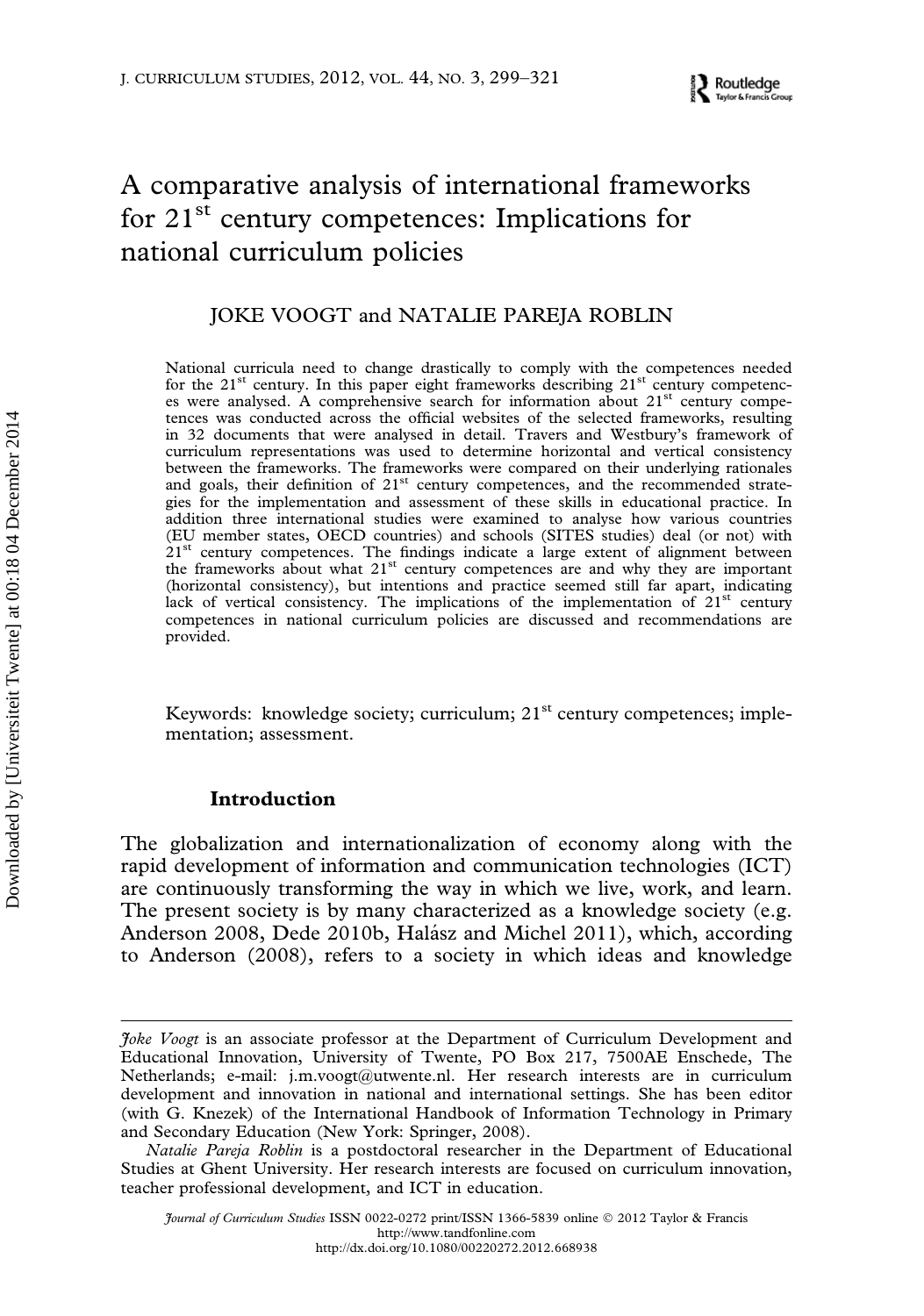function as commodities. Notably the (potential) impact of ICT on society was already acknowledged two decades ago. For example, Reich (1992) reflected on the implications of ICT for our society, and more specifically for the types of jobs demanded by it. He mentioned that many of the jobs for routine production workers (i.e. those who perform repetitive tasks) will probably disappear because of the increasing potential of ICT to take over such recurring tasks. At the same time, he predicted an increasing need for in-person service workers, providing professional services, and symbolic analysts or 'mind workers'. For both types of jobs the ability to communicate, to solve problems, and mediate information is essential. Similarly, Levy and Murnane (2004) argue that, due to the rapid development of ICT, an important part of many jobs is no longer related to the exchange of information only, but also to a *particular under*standing of information. The dynamic changes in the types of jobs demanded by the knowledge society pose important challenges to educational systems, as they are currently asked to prepare young people for a job that does not yet exist (Dede 2011, Voogt and Odenthal 1997). Furthermore, Duff (2008) argues that, due to technological developments, traditional human values (e.g. copyright, privacy, and equality) are threatened and that a new normative orientation is required. All these developments, together with the rapid changes in the job markets, ask for increased attention to the identification and acquisition of the competences individuals need to actively and effectively participate in the knowledge society (Ananiadou and Claro 2009, Gordon et al. 2009). These competences, commonly referred to as  $21<sup>st</sup>$  century competences or  $21<sup>st</sup>$  century skills, are generally characterized as being (a) transversal (i.e. they are not directly linked to a specific field but are relevant across many fields), (b) multidimensional (i.e. they include knowledge, skills, and attitudes), and (c) associated with higher order skills and behaviours that represent the ability to cope with complex problems and unpredictable situations (Westera 2001, OECD 2005, Gordon et al. 2009).

With the emergence of an increased attention for the competences required for the knowledge society, schools and educational systems around the world are called to make changes to their curricula (cf. European Commission 2002, OECD 2004, Voogt and Pelgrum 2005). Dede  $(2010b)$  argues that implementing  $21<sup>st</sup>$  century competences is a matter not only of trading the current content and goals of education for those that are required by the knowledge society, but also of re-defining what should be considered as core in the curriculum. Such a change will not be achieved through a pure rational discussion only, but it requires the questioning and unlearning of beliefs, values, assumptions, and perceptions that researchers, practitioners, and policy-makers currently hold about the school system (Dede 2010a). Unfortunately, not many policymakers seem to be prepared for the this change. The difficulties associated with re-defining curriculum priorities can be illustrated by the discussions derived from the findings of recent PISA studies about the quality of education (see for e.g. the Daily Mail, 8 December 2010). In many countries in the Western hemisphere, the PISA findings ultimately resulted in calls for more attention to basic literacy and numeracy skills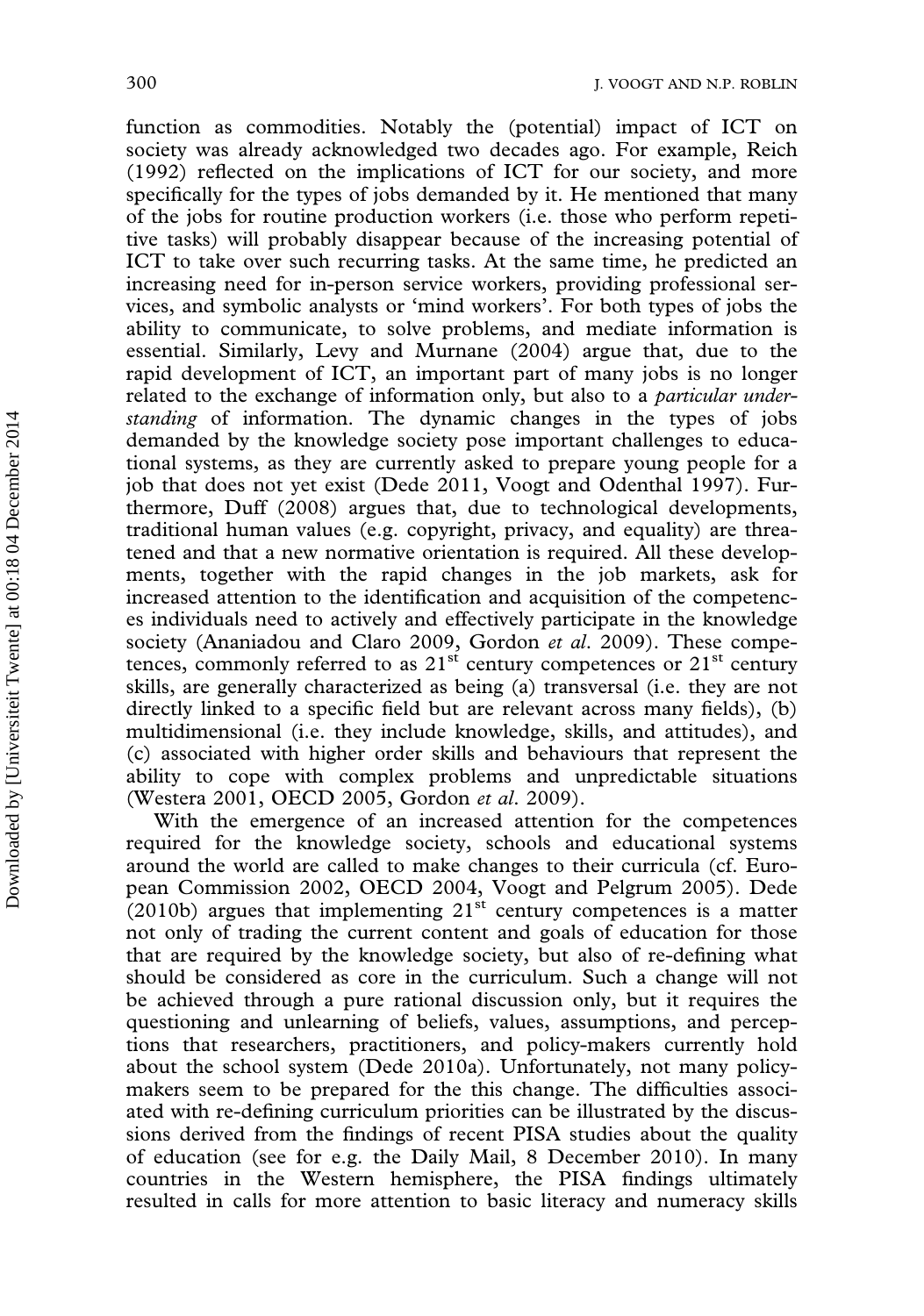(e.g. Ministry of Education, The Netherlands, 7 December 2010), high stakes testing practices (Au, 2011), and schools being accountable for their results. These calls suggest that policy-makers do not seem to link the findings from the PISA study to the need to restructure curricula in order to realize 21<sup>st</sup> century competences. Notably, good PISA test scores require students to be able to solve fairly complex problems and to think critically, both of which are regarded as key competences in the knowledge society.

To better understand what the curricular integration of  $21<sup>st</sup>$  century competences requires from schools and educational systems, in this study we used a conceptual framework of curriculum representations. This framework distinguishes between the intended, the implemented, and the attained curriculum (cf. Goodlad et al. 1979, Travers and Westbury 1989, Van den Akker 2003). The 21<sup>st</sup> century competences needed in the knowledge society can be regarded as the overall rationale and goals for learning—i.e. the intended curriculum. However, there may be a gap between the needs of the knowledge society expressed by the advocates of  $21<sup>st</sup>$  century competences and the ways in which these competences are addressed in national and school curricula—i.e. the implemented curriculum. Finally, appropriate assessment practices need to be in place to be able to determine whether expected learning outcomes are achieved—i.e. the attained curriculum. One of the major challenges in realizing curriculum change is to ensure consistency and balance between these three different curriculum representations.

## Aims of the study and research questions

Several (international) organizations and scholars have attempted to promote the integration of  $21<sup>st</sup>$  century competences in national curriculum policy by providing descriptions of the competences that are regarded as important for the knowledge society. These descriptions are usually accompanied by specifications of the types of teaching, learning, and assessment approaches associated with the implementation of these competences in school curricula. References to  $21^{st}$  century competences can be found under various terminologies across these initiatives. Some scholars and international organizations refer to  $21<sup>st</sup>$  century competences as lifelong learning competences (e.g. OECD 2004, Law et al. 2008), the European Union prefers to use the term key competences to emphasize its importance and cross-curricular nature within the curriculum (European Parliament 2007), and in the US the terms  $21^{st}$  century skills and  $21^{st}$ century learning have become increasingly popular to designate both the competences needed for the knowledge society and the types of learning related to them (e.g. Partnership for  $21<sup>st</sup>$  century skills [P21] 2002, International Society for Technology in Education [ISTE] 2007). Moreover, there is ongoing controversy on whether these terms are actually used to designate new competences, or rather to give greater emphasis to a specific set of long known competences that are considered as especially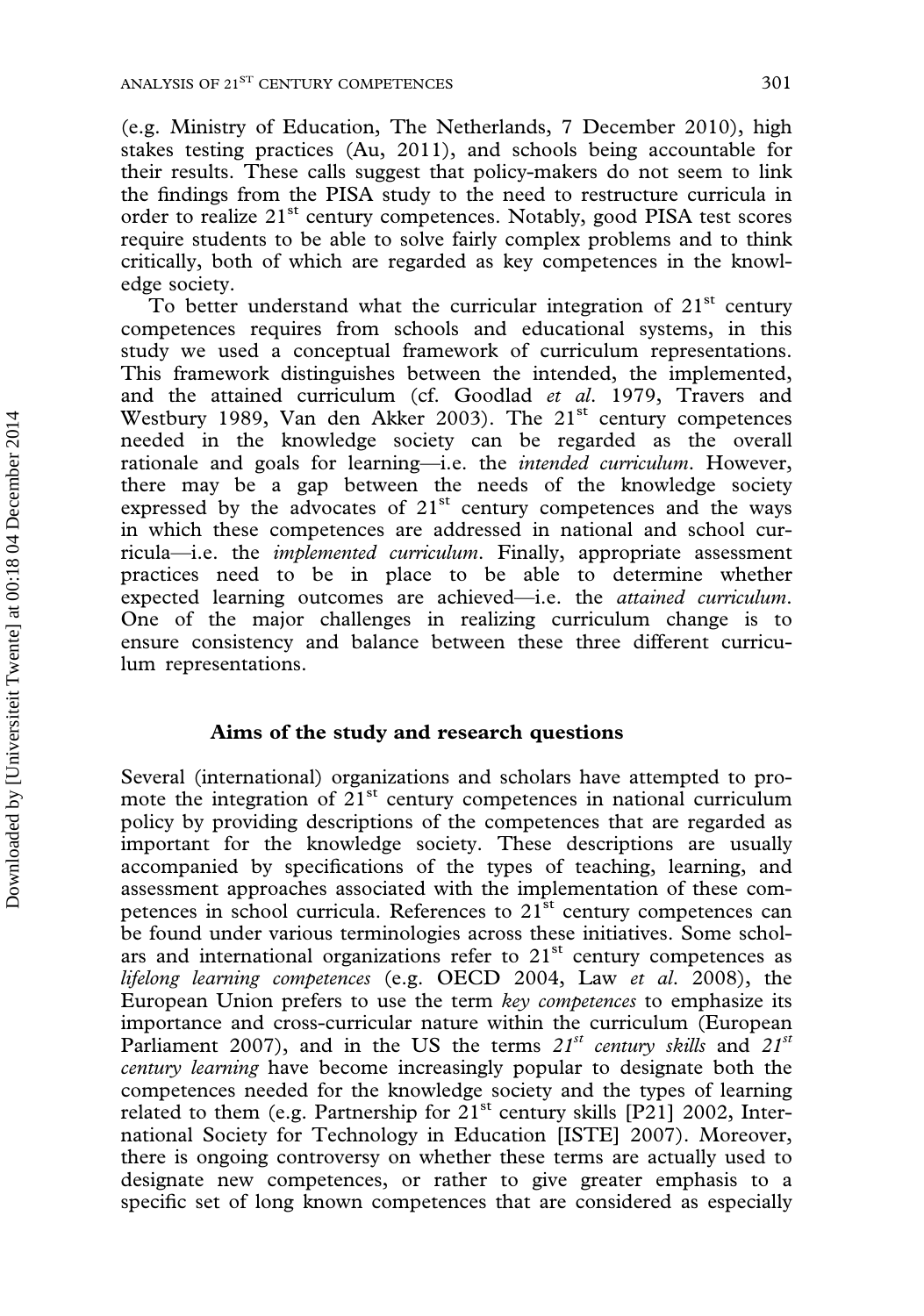relevant to the knowledge society. Despite this controversy and the above-mentioned diverse terminology, in this paper we adhere to the term 21<sup>st</sup> century competences because of its increasing adoption in both political and academic fields. A simple search for  $21<sup>st</sup>$  century competences and  $21<sup>st</sup>$  century skills on the Web of Science resulted in three scholarly publications for the period 2000–2003, one for the period 2004–2007, and 19 for the period 2008–2010. A similar search in ERIC (including scholarly publications, educational magazines, and reports) yields 13 results for the period 2000–2003, 43 for the period 2004–2007, and 122 for the period 2008–2010.

This study aims to synthesize literature about various policy frameworks that were developed to support the curricular integration of 21<sup>st</sup> century competences. The conceptual framework outlined in the previous section was used to gain a better insight into the similarities and differences between the frameworks (horizontal consistency) and the coherence between intentions, implementation, and assessment of outcomes (vertical consistency). The following research questions guided the study:

- (1) Which  $21<sup>st</sup>$  century competences are distinguished in the various models?
- (2) Do the models address implications for the implementation of  $21<sup>st</sup>$ century competences in the curriculum?
- (3) Do the models address ways in which  $21<sup>st</sup>$  century competences can be assessed?

## Frameworks for 21<sup>st</sup> century competences

Based on a preliminary review of literature, well-known frameworks for 21<sup>st</sup> century competences were identified and selected for in-depth analysis. As a result, the following frameworks were included in the study:

- Partnership for  $21^{st}$  century skills (P21), developed in the US with the goal of positioning  $21^{st}$  century competences at the centre of K12 education. P21 is a national organization formed in 2001 with the sponsorship of the US government and several organizations from the private sector (e.g. Apple Computer Inc., Cisco Systems, Dell Computer Corporation, Microsoft Corporation, National Education Association, etc.) (P21 2009a, b, c, d, e, f).
- *EnGauge*, developed by the Metiri group and the Learning Point Associates with the purpose of fostering  $21<sup>st</sup>$  century competences in students, teachers, and administrators (Lemke et al. 2003, NCREL-Metiri, 2003).
- Assessment and Teaching of  $21^{st}$  Century Skills (ATCS), developed as part of an international project sponsored by Cisco, Intel and Microsoft. This project aims at providing clear operational definitions of  $21<sup>st</sup>$  century competences for the design of innovative assessment tasks to be used in the classroom (Binkley et al. 2010, Csapo et al.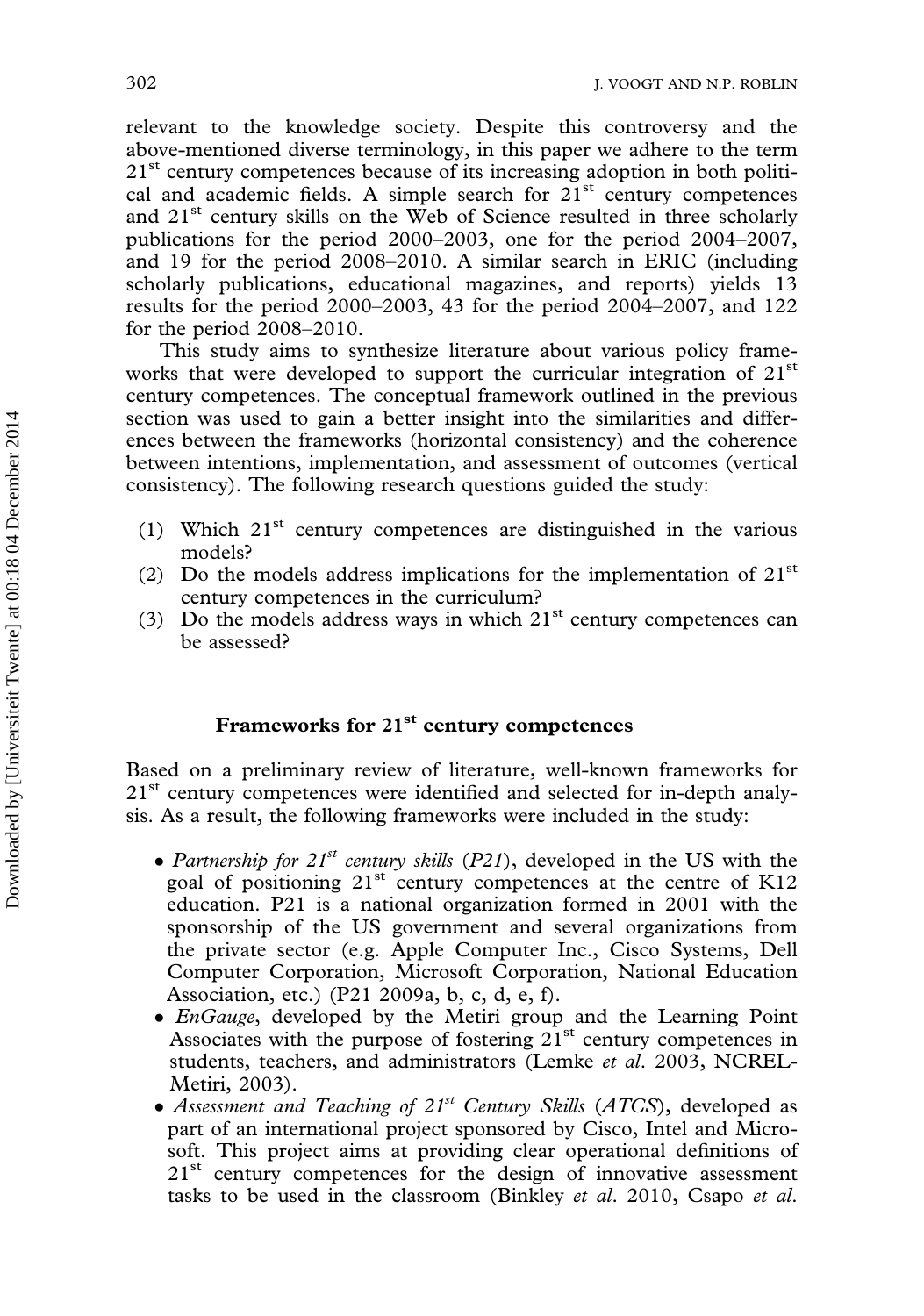2010, Darling-Hammond 2010, Scardamalia et al. 2010, Wilson et al. 2010).

- National Educational Technology Standards (NETS), developed by the International Society for Technology in Education (ISTE) with the purpose of setting goals for what students, teachers, and administrators should know and be able to do with technology in education (ISTE 2007, 2008a, b, 2009).
- Technological Literacy Framework for the 2012 National Assessment of Educational Progress (NAEP), developed by WestEd at request of the National Assessment Governing Board of the US. The goal of this framework is to establish what students—particularly at grades 4, 8, and 12—should know about and be able to do with technology. The framework is also intended to set forth criteria for the design of future national assessments (WestEd 2010).
- $\bullet$  21<sup>st</sup> century skills and competences for new millennium learners, an initiative undertaken by the Organization for Economic Co-operation and Development (OECD) with the goal of providing policy-makers, researchers, and educators with orientations for the design of educational policies and practices that address the requirements of learners in the knowledge society. Central to the New Millennium Learners project is the Definition and Selection of Competences (DeSeCo) programme, specifically launched to develop a conceptual framework for identifying and defining key competences and serve as a theoretical foundation for PISA (Rychen et al. 2003, OECD 2005).
- Key competences for lifelong learning, a European reference framework developed within the Education and Training 2010 work programme and approved by the Council and European Parliament in 2006. This framework builds on the outcomes from the OECD-DeSeCo programme and has two main goals. On the one hand, it aims at identifying and defining the key competences that are necessary in the knowledge society. On the other hand, it aims at providing a European-level reference for supporting Member States' efforts towards ensuring the development of these key competences across all age groups (European Parliament 2007, Commission for the European Communities 2008).
- ICT competency framework for teachers, a UNESCO initiative that aims at identifying a common set of qualifications needed for the integration of ICT in teaching and learning. The framework was specifically designed to improve teachers' practice by providing guidelines for teacher education and training with a focus on ICT competences and on emergent views in pedagogy, curriculum, and school organization (UNESCO 2008a, b, c).

Table 1 presents an overview of the various frameworks analysed, specifying their primary focus, the organizations sponsoring them, and the countries (directly) involved in the initiative.

As can be seen in table 1, three frameworks have been developed under the initiative of international organizations (EU, OECD, UNESCO), and the remaining five were developed with the support of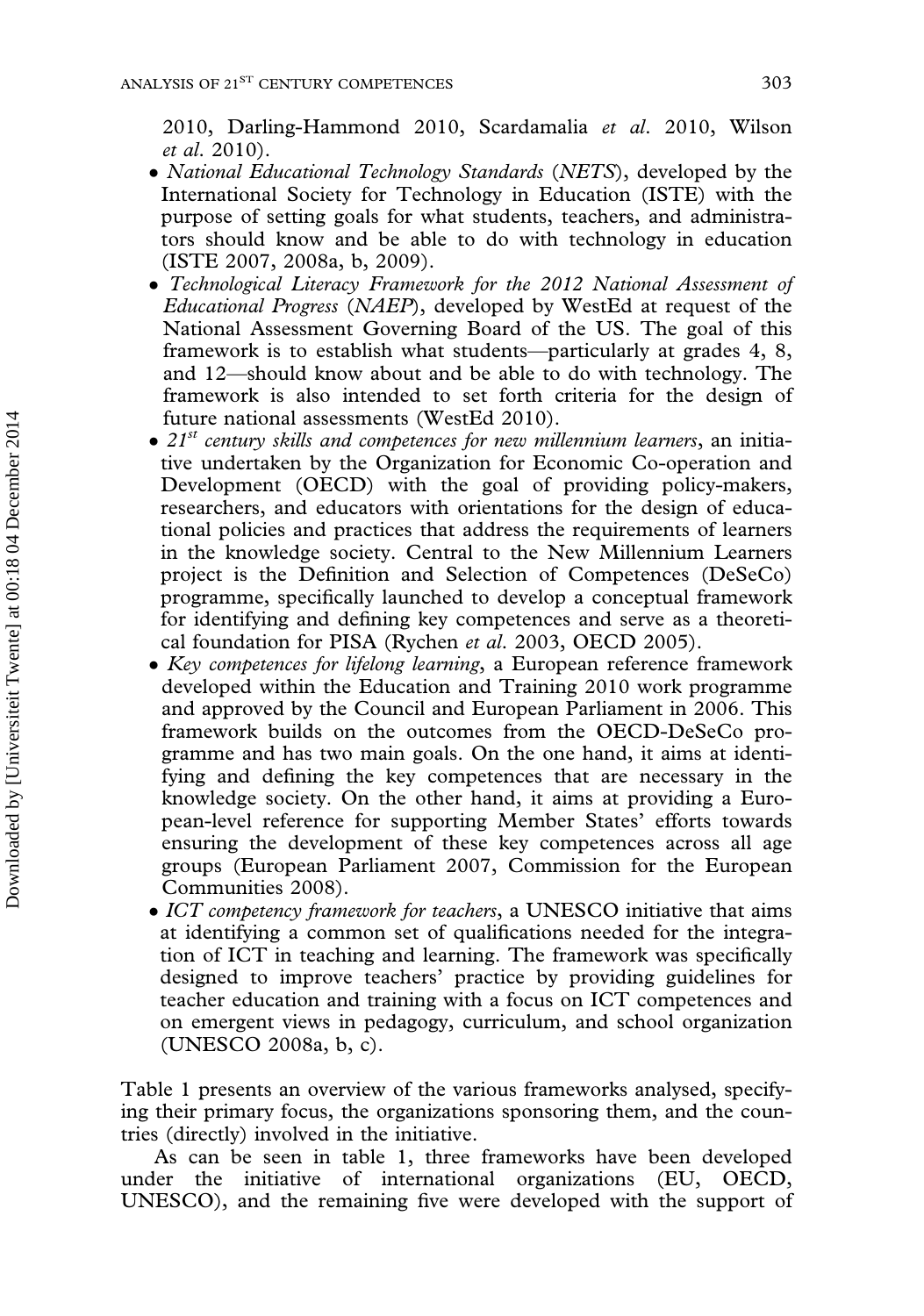| Framework                                                                          | Main focus                                                                                                                                                       | <b>Sponsors</b>                                                                                                                                                                                                                                                                          | Countries involved                                                                                                     |
|------------------------------------------------------------------------------------|------------------------------------------------------------------------------------------------------------------------------------------------------------------|------------------------------------------------------------------------------------------------------------------------------------------------------------------------------------------------------------------------------------------------------------------------------------------|------------------------------------------------------------------------------------------------------------------------|
| Partnership for 21st<br>century skills                                             | • Identification<br>and definition<br>of 21 <sup>st</sup> century<br>skills/compe-<br>tences<br>• Implementation<br>issues<br>• Considerations<br>for assessment | • US Department of<br>Education<br>• AOL Time War-<br>ner Foundation<br>• Apple Computer,<br>Inc.<br>• Cable in the<br>Classroom<br>· Cisco Systems,<br>Inc.<br>· Dell Computer<br>Corporation<br>• Microsoft Corpo-<br>ration<br>• National Educa-<br>tion Association<br>$\bullet$ SAP | USA                                                                                                                    |
| En Gauge                                                                           | • Identification<br>and definition<br>of 21 <sup>st</sup> century<br>skills/compe-<br>tences<br>• Implementation<br>issues                                       | • Metiri Group<br>• Learning Point<br>Associates                                                                                                                                                                                                                                         | USA                                                                                                                    |
| Key competences<br>for lifelong<br>learning.<br>European<br>Reference<br>Framework | • Identification<br>and definition<br>of 21 <sup>st</sup> century<br>skills/compe-<br>tences                                                                     | • European Com-<br>mission: Education<br>and Training 2010<br>work programme                                                                                                                                                                                                             | European Union<br>member states                                                                                        |
| New Millennium<br>Learners:<br>DeSeCo                                              | • Identification<br>and definition<br>of 21 <sup>st</sup> century<br>skills/compe-<br>tences                                                                     | • OECD: Centre for<br>Educational<br>Research and<br>Innovation                                                                                                                                                                                                                          | <b>OECD</b> countries                                                                                                  |
| National<br>Educational<br>Technology<br>Standards                                 | • Identification<br>and definition<br>of ICT compe-<br>tences                                                                                                    | • International Soci-<br>ety for Technol-<br>ogy in Education                                                                                                                                                                                                                            | USA, Norway, Costa<br>Rica, Malaysia, Japan,<br>Australia, Philippines,<br>Micronesia, Korea,<br>Turkey (among others) |
| <b>ICT</b> competency<br>Standards                                                 | • Identification<br>and definition<br>of ICT compe-<br>tences                                                                                                    | $\bullet$ UNESCO<br>$\bullet$ Cisco<br>$\bullet$ Intel<br>$\bullet$ ISTE<br>• Microsoft                                                                                                                                                                                                  | <b>United Nations</b>                                                                                                  |
| Assessment and<br>Teaching of 21st<br>century skills                               | • Considerations<br>for assessment                                                                                                                               | $\bullet$ Cisco<br>$\bullet$ Intel<br>$\bullet$ Microsoft                                                                                                                                                                                                                                | Australia, Finland,<br>Singapore, United<br>States, Costa Rica,<br>Netherlands and Russia                              |
| NAEP -<br>Technological<br>Literacy<br>Framework                                   | • Assessment of<br>technology and<br>engineering lit-<br>eracy                                                                                                   | • National Assess-<br>ment Governing<br>Board<br>• West Ed                                                                                                                                                                                                                               | USA                                                                                                                    |

Table 1. Overview of 21<sup>st</sup> century skills/competences frameworks.

ı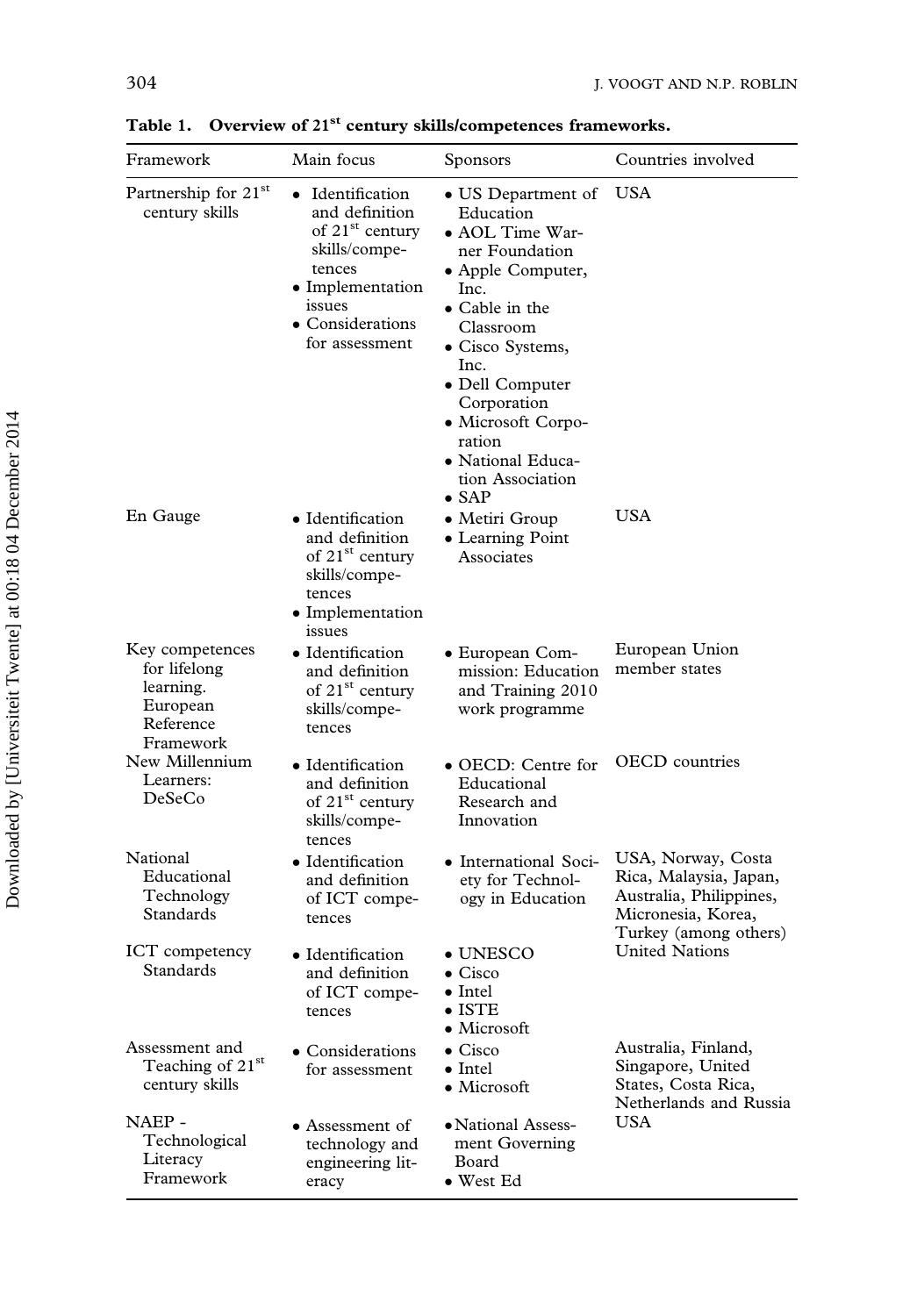private organizations. This indicates that there is a strong interest from society in 21<sup>st</sup> century competences. However, from the perspective of sustainable curriculum development (Kessels 1999, Van den Akker 2003) it is worrying that the education sector, let alone schools and teachers, do not seem to be actively involved in the  $21<sup>st</sup>$  century initiatives and in the overall debate about these competences.

Finally, and in order to get a better understanding of how these frameworks informed curriculum policies and educational practices across various countries, the final reports from three international studies concerning the implementation of  $21<sup>st</sup>$  century competences were reviewed: (a) 'Key competences in Europe. Opening doors for lifelong learners across the school curriculum and teacher education' (Gordon et al. 2009), (b) '21st century skills and competences for new millennium learners in OECD countries' (Ananiadou and Claro 2009), and (c) the Second Information Technology in Education Study (SITES) (Pelgrum and Anderson 1999, Kozma 2003, Law et al. 2008). These three studies provide an overview of the various initiatives adopted in the educational policies, curriculum regulations, and educational practices of different countries around the world to support the implementation of  $21<sup>st</sup>$  century competences. Their findings contribute to ascertain the extent to which these competences are being considered in national and school curricula, as well as to identify those aspects that might require further consideration in the analysed frameworks to facilitate and support the implementation and assessment of  $21<sup>st</sup>$  century competences.

#### Methodology

Downloaded by [Universiteit Twente] at 00:18 04 December 2014

#### Selection of documents

A comprehensive search for information about  $21<sup>st</sup>$  century competences available across the official websites of the selected frameworks and of the international organizations was conducted and completed in 2010. The search yielded a total of 59 documents (see table 2) consisting of working papers (49%), international standards for ICT competences (12%), reports from international studies (7%), progress reports on initiatives

| Framework       | Total outcome | Selected for analysis |  |
|-----------------|---------------|-----------------------|--|
| P <sub>21</sub> | 27            |                       |  |
| EnGauge         |               |                       |  |
| <b>ATCS</b>     | 8             |                       |  |
| NETS / ISTE     |               |                       |  |
| <b>NAEP</b>     |               |                       |  |
| EU              |               |                       |  |
| <b>OECD</b>     | 3             |                       |  |
| <b>UNESCO</b>   | 3             |                       |  |
| Total           | 59            | 32                    |  |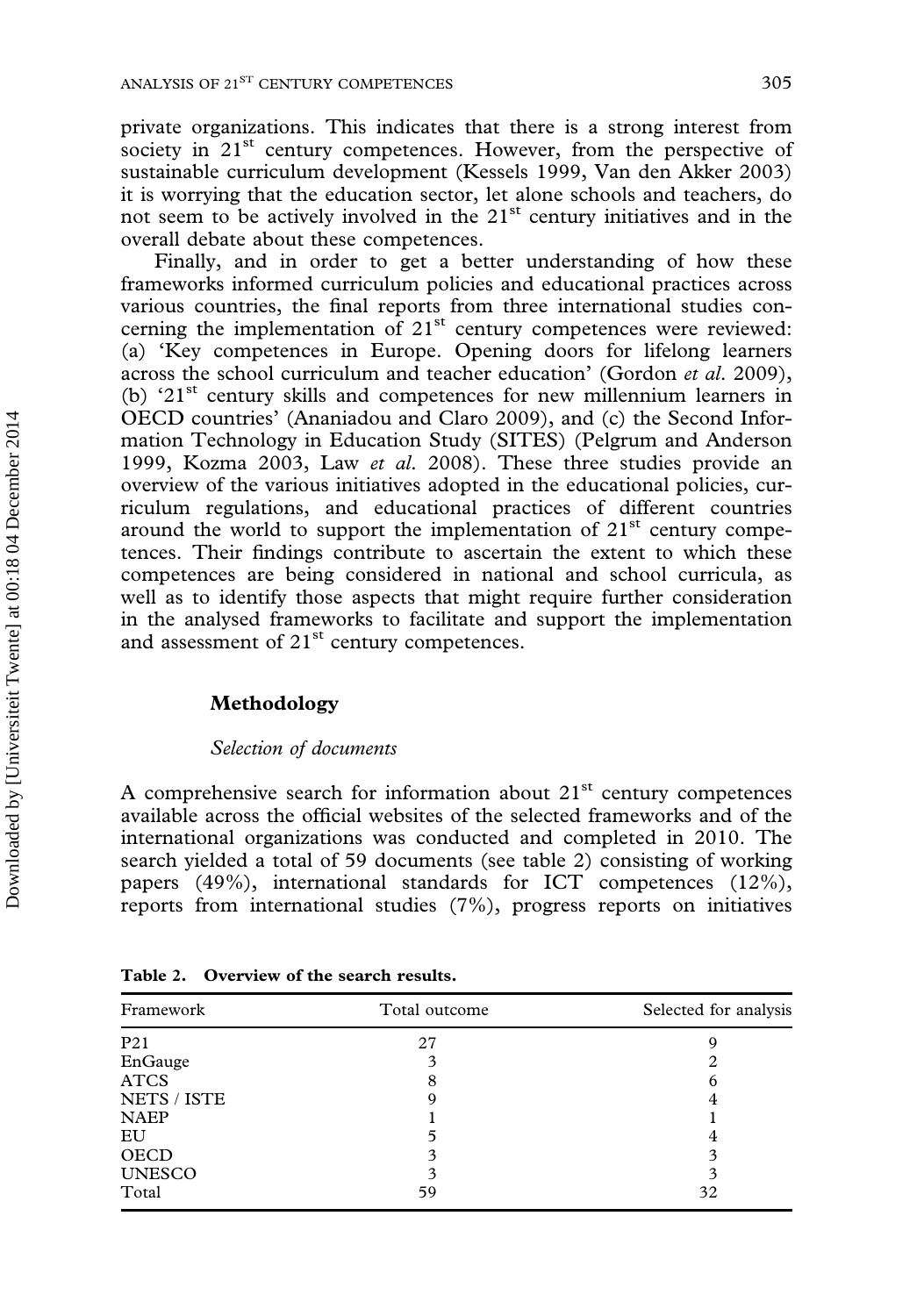and actions taken by different states in the US (8%), and implementation guides with exemplary curriculum materials for teachers (24%). From all the documents found, the working papers, the reports from international studies, and the most recent international standards for ICT competences were selected for further analysis (a total of 32 documents). These documents were selected on the basis of their contribution to understand how different frameworks address issues related to  $21<sup>st</sup>$  century competences, its implementation and assessment.

From the 32 documents selected for further analysis, 15 documents addressed primarily the definition of  $21<sup>st</sup>$  century competences and their importance to society and education, 14 documents addressed the implementation of 21<sup>st</sup> century competences and 10 documents addressed the assessment of these competences (please note that some documents could be categorized under multiple themes, that is why the numbers do not add up to 32).

#### Analysis of documents

The analysis of documents was focused on three major themes: definition of  $21<sup>st</sup>$  century competences, implementation issues, and assessment. First the documents were carefully screened with the goal of identifying the main theme(s) reported in the document. Based on the screening, sub-themes related to each major theme emerged (see table 3). Three research assistants helped with the in-depth analysis of the documents. Each research assistant was responsible for one major theme and analysed the documents that were previously identified as major sources of information for that particular theme. The research assistants summarized their findings in an Excel spreadsheet developed per theme. The results were discussed with the entire project team.

## Definition of 21<sup>st</sup> century competences: What should be learnt?

All the frameworks seem to be largely consistent in terms of what  $21<sup>st</sup>$ century competences are, however, each framework has a different focus and areas of emphasis within the overarching competences. The recommendations derived from the OECD-DeSeCo programme as well as the EU framework and P21 could be regarded as more generic frameworks that provide a conceptualization of  $21<sup>st</sup>$  century competences from which the other frameworks build on. The NETS, En Gauge, and UNESCO frameworks focus mainly on issues related to digital literacy and the integration of technology in the curriculum, whereas ATCS and NAEP are primarily concerned with the assessment of  $21<sup>st</sup>$  century competences. Consequently, the importance assigned to a specific set of competences varies within the range of what all frameworks agree to call  $21<sup>st</sup>$  century competences.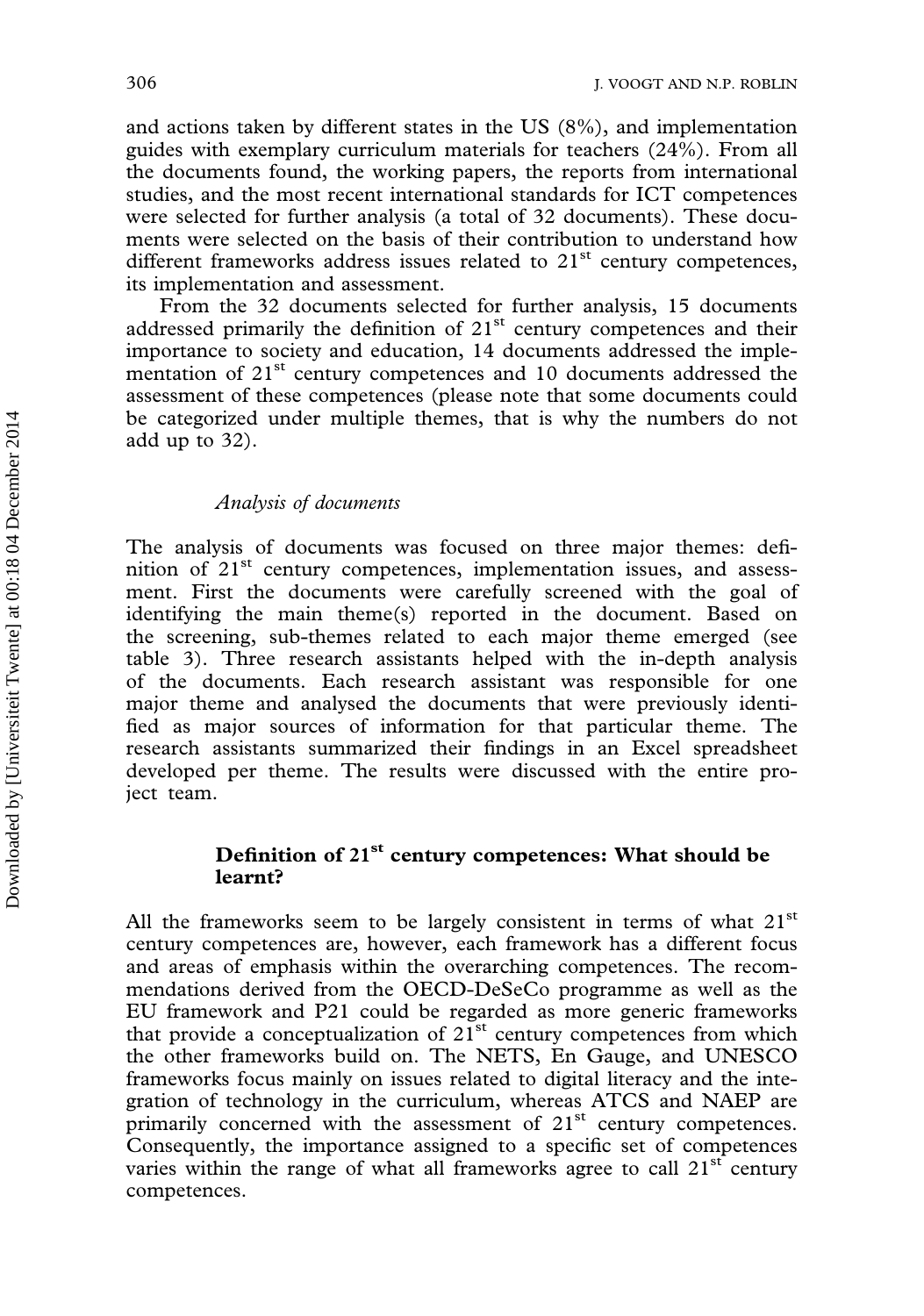| Theme                    | Sub-theme                                                                                                                     | Description                                                                                                                                                                                                                                                                                                                   |
|--------------------------|-------------------------------------------------------------------------------------------------------------------------------|-------------------------------------------------------------------------------------------------------------------------------------------------------------------------------------------------------------------------------------------------------------------------------------------------------------------------------|
| Skills/<br>competences   | Arguments for the need<br>of 21 <sup>st</sup> century<br>competences<br>Definition of 21 <sup>st</sup> century<br>competences | • Why are 21st century competences important?<br>• What arguments guide the discussion about<br>the need for 21st century competences?<br>• What are 21st century competences according<br>to the different frameworks? What are the simi-<br>larities and differences between the compe-<br>tences stated by the frameworks? |
|                          | ICT-related competences                                                                                                       | • Are ICT skills regarded as part of 21 <sup>st</sup> century<br>competences?<br>• What ICT competences do the frameworks<br>refer to? Are there any differences?                                                                                                                                                             |
| Implementation<br>issues | Curriculum and<br>instruction                                                                                                 | • What do the frameworks say about the rela-<br>tionship between 21 <sup>st</sup> century competences<br>and the existing curricula?<br>$\bullet$ How can 21 <sup>st</sup> century competences be taught?<br>What instructional approaches are more<br>appropriated for 21 <sup>st</sup> century competences?                 |
|                          | <b>ICT</b>                                                                                                                    | • How can ICT support the implementation of<br>21 <sup>st</sup> century competences?                                                                                                                                                                                                                                          |
|                          | Professional development                                                                                                      | • According to the different frameworks, what<br>competences and types of support do teachers<br>need to implement 21 <sup>st</sup> century competences?<br>• What should be the characteristics of profes-<br>sional development programmes to support<br>the implementation of 21 <sup>st</sup> century competenc-<br>es?   |
|                          | Public-private<br>partnerships                                                                                                | • What do the models say about the different<br>stakeholders involved in the implementation of<br>21 <sup>st</sup> century competences?<br>• Do the models mention anything about possi-<br>ble partnerships between public and private<br>organizations?                                                                     |
|                          | Strategies/conditions<br>for<br>implementation                                                                                | • According to the frameworks, what strategies<br>could support the implementation of 21 <sup>st</sup> cen-<br>tury competences?                                                                                                                                                                                              |
| Assessment               | Arguments for new<br>assessment models                                                                                        | • Are new forms of assessment needed and why?<br>• What are the functions of the assessment of<br>21 <sup>st</sup> century competences according to the<br>different frameworks?                                                                                                                                              |
|                          | Types of assessment                                                                                                           | • What type(s) of assessment are more appropri-<br>ate for 21 <sup>st</sup> century competences?                                                                                                                                                                                                                              |
|                          | Assessment instruments                                                                                                        | $\bullet$ How can $21^{st}$ century competences be<br>assessed?                                                                                                                                                                                                                                                               |
|                          | ICT                                                                                                                           | • How can ICT support the assessment of 21st<br>century competences?                                                                                                                                                                                                                                                          |
|                          | Strategies/conditions                                                                                                         | • What conditions are needed to assess 21 <sup>st</sup> cen-<br>tury competences?                                                                                                                                                                                                                                             |

Table 3. Themes and sub-themes used in document analysis.

While all the frameworks refer to similar competences, it is important to acknowledge that the categories used to group these competences cannot be easily compared due to the differences in emphasis and lines of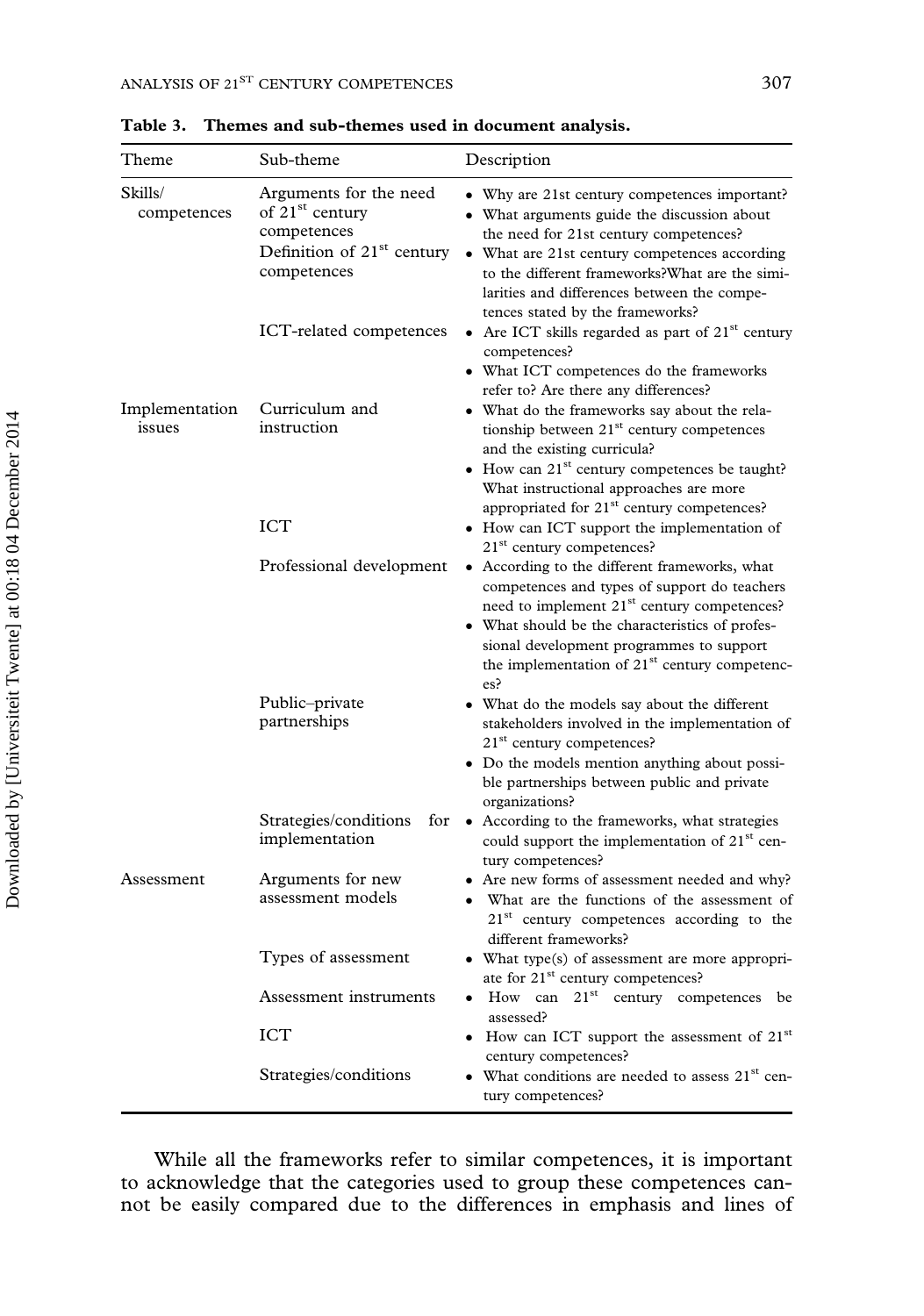reasoning. Within the limitations that this provides for comparison, we attempted to clarify the similarities and differences between frameworks. Table 4 presents an overview of those competences mentioned by all frameworks (using the same or comparable terminology) as opposed to those that are regarded as important only by a few frameworks.

In line with the findings from other studies that compare different frameworks for 21<sup>st</sup> century competences (Trier 2003, Anderson 2008, Dede 2010b), our analysis reveals that there are strong agreements on the need for competences in the areas of communication, collaboration, ICTrelated competences, and social and/or cultural awareness. Creativity, critical thinking, problem-solving, and the capacity to develop relevant and high quality products are also regarded as important competences in the 21<sup>st</sup> century by most frameworks. Differences between frameworks emerge mainly from the way of categorizing and grouping the competences, as well as from the importance attributed to them. A main difference concerns the competences that are related to the core subjects, and especially whether or not to consider them while defining  $21<sup>st</sup>$  century competences. References to 'core subjects' or the 'core curriculum' can only be (explicitly) found in the P21, the ATCS, and the EU frameworks.

ICT is at the core of each of the frameworks. The development of ICT is not only regarded as an argument for the need of new competences by all frameworks, but it is also associated to a whole new set of competences about how to effectively use, manage, evaluate, and produce information across different types of media. While some frameworks emphasize ICT-related competences as separate domains (P21 and ATCS), others call attention to more integrative approaches where the development of ICT skills is embedded within other 21<sup>st</sup> century competences, such as critical thinking, problem-solving, communication, and collaboration (this is clearly the case for the NETS/ISTE framework).

When defining ICT-related competences, most frameworks refer to three types of literacies: Information literacy, technological literacy, and ICT literacy. Information literacy refers to the capacity to access information efficiently and effectively, to evaluate information critically and competently, and to use information accurately and creatively (American Association of School Librarians and Association for Educational Communications and Technology 1998). ICT literacy in its traditional form refers to the technical skills related to the use of technology (Anderson 2008). However, this term can also be conceptualized in a much broader way as the use of digital technology, communication tools, and/or networks to access, manage, integrate, evaluate, and create information in order to function in a knowledge society (Committee on Technological Literacy 2002). Finally, *technological literacy* can be defined as the capacity to use, understand, and evaluate technology as well as to understand the technological principles and strategies needed to develop solutions and achieve goals (U.S. Department of Education 2010). The main difference between ICT literacy and technological literacy lies in their emphasis with regard to the competences needed to function in a knowledge society. Technological literacy emphasizes the inter-play between technology and society, as well as the importance of understanding the technological prin-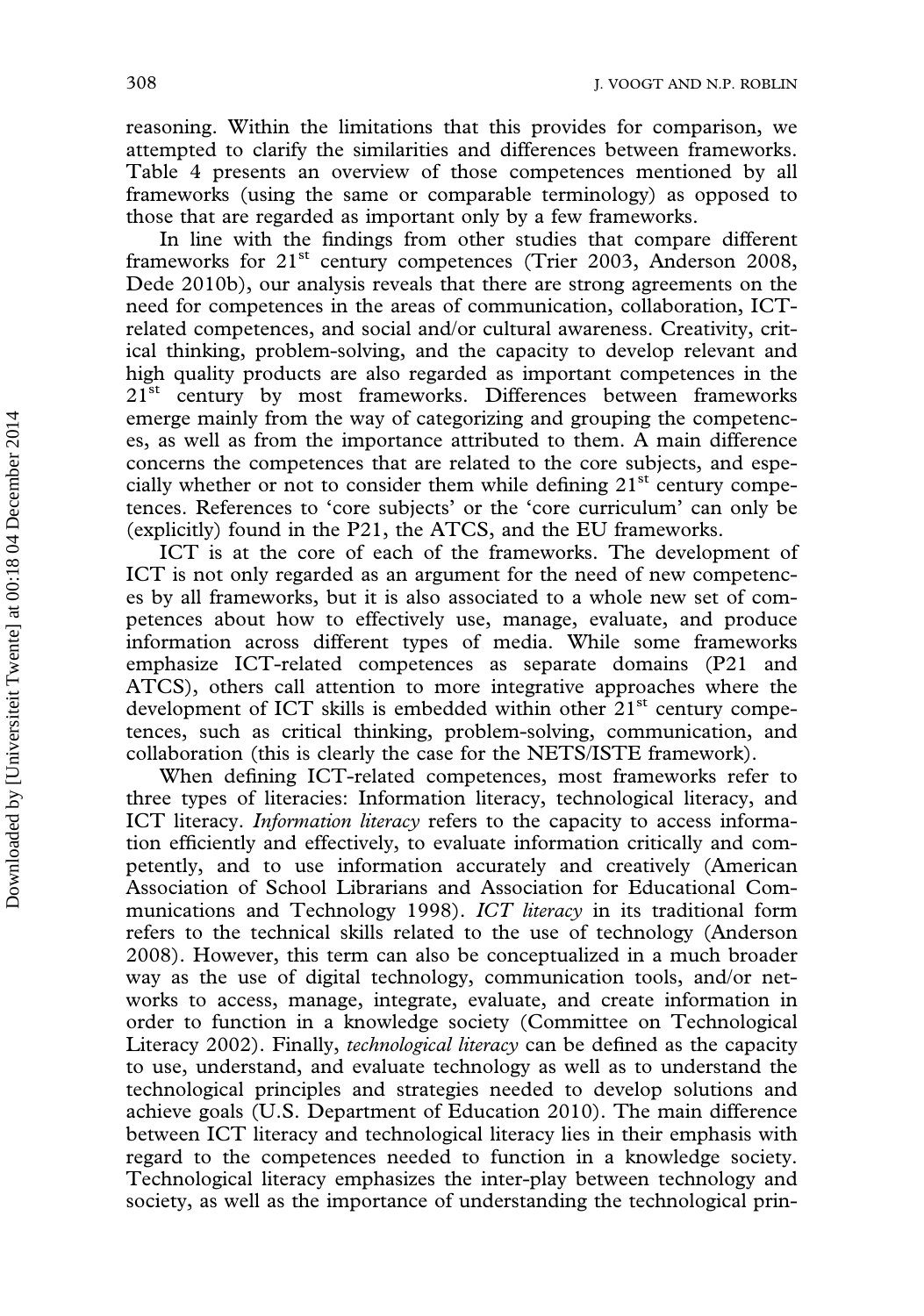| s between fr<br>Table 4. Similarities and difference |  |
|------------------------------------------------------|--|
|                                                      |  |

| ANALYSIS OF 21ST CENTURY COMPETENCES             |                                                                                |                                                                                                                                                                                                                                                                                  | 309 |  |
|--------------------------------------------------|--------------------------------------------------------------------------------|----------------------------------------------------------------------------------------------------------------------------------------------------------------------------------------------------------------------------------------------------------------------------------|-----|--|
|                                                  | in one framework<br>Mentioned only                                             | entrepreneurship<br>Core subjects: economics, geography, gov-<br>Manage and solve conflicts (OECD)<br>Interdisciplinary themes (P21)<br>Sense of initiative and<br>ernment and civics (P21)<br>Risk taking (En Gauge)<br>(EU)<br>$\bullet$                                       |     |  |
|                                                  | a few frameworks<br>Mentioned in                                               | Flexibility and adaptability (P21, EnGauge)Core<br>Mathematics, communication in mother tongue,<br>Self-direction (P21, En Gauge, OECD)<br>History and arts (P21 and ATCS)<br>Learning to learn (ATCS, EU)<br>Planning (En Gauge, OECD)<br>science (EU, P21, ATCS),<br>subjects: |     |  |
| Similarities and differences between frameworks. | EnGauge, ATCS, and<br>NETS/ISTE)<br>frameworks (i.e. P21,<br>Mentioned in most | Develop quality products/<br>Productivity (except in<br>Critical thinking<br>Problem-solving<br>Creativity<br>ATCS)                                                                                                                                                              |     |  |
| Table 4.                                         | Mentioned in all<br>frameworks                                                 | · Social and/or cultural<br>$\bullet$ Communication<br>skills, citizenship<br>· Collaboration<br>$\bullet$ ICT literacy                                                                                                                                                          |     |  |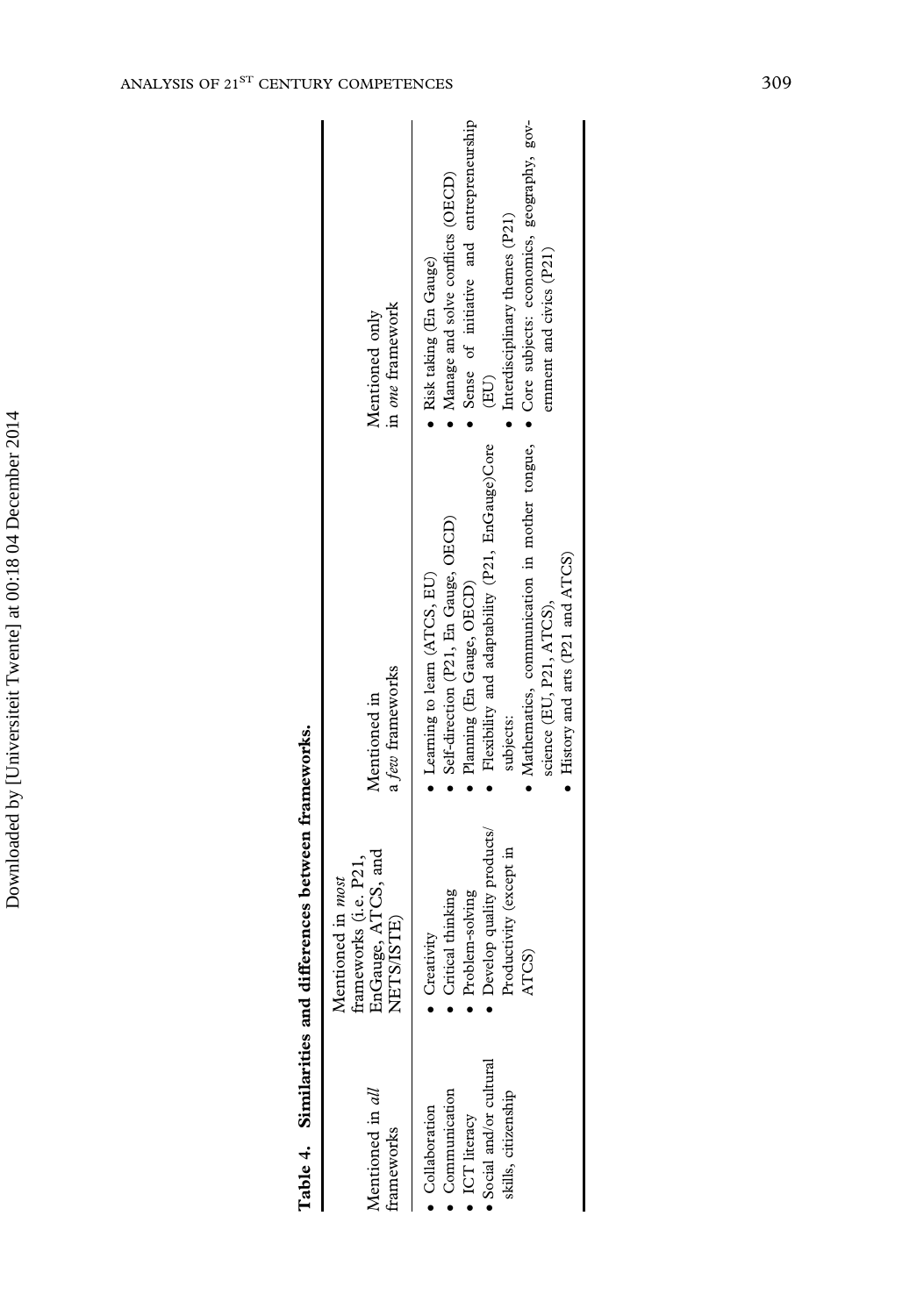ciples needed to solve complex problems and face the challenges of a knowledge society. Conversely, ICT literacy focuses mainly on how to make an effective and efficient use of digital technologies. References to technological literacy can be found in the NAEP framework, whereas P21, En Gauge, and ATCS emphasize the need for both information literacy and ICT literacy.

## 21<sup>st</sup> century competences in educational practice: Implementation and assessment issues

Three key issues concerning the implementation of  $21<sup>st</sup>$  century competences are typically addressed by most frameworks: the place of these competences in the school curriculum, the role of teachers and teacher professional development, and the involvement of various stakeholders from both the public as well as the private sector.

Perhaps one of the most controversial issues concerning the implementation of 21<sup>st</sup> century competences is how to define their role and place within the curriculum. What education should emphasize as its core outcomes (Dede 2010b), and how to directly and explicitly address the discourse of 21<sup>st</sup> century competences in the development of curricula (Trier 2003) are some of the complex questions raised when considering the implementation of  $21<sup>st</sup>$  century competences in the national and school curricula. A number of frameworks refer to different approaches that can guide the curricular integration of  $21<sup>st</sup>$  century competences. Essentially, these approaches suggest that  $21<sup>st</sup>$  century competences can either: (a) be added to the already existing curriculum as new subjects or as new content within traditional subjects, (b) be integrated as cross-curricular competences that both underpin school subjects and place emphasis on the acquisition of wider key competences, or (c) be part of a new curriculum in which the traditional structure of school subjects is transformed and schools are regarded as learning organizations (Gordon et al. 2009). Although different approaches are acknowledged, most frameworks recommend integrating  $21^{st}$  century competences across the curriculum due to its complex and cross-disciplinary nature.

Overall, and irrespective of the approach adopted for its integration, all frameworks suggest that  $21<sup>st</sup>$  century competences demand significant changes in the curriculum. These changes are related to the need for restructuring the curriculum in order to make room for  $21<sup>st</sup>$  century competences, but also to the need for new teaching methods and assessment procedures. According to the P21 and the EU frameworks, the acquisition of 21st century competences can be best supported by specific pedagogic techniques, such as problem-based learning, co-operative learning, experiential learning, and formative assessment. Next to these innovative teaching approaches, most frameworks also emphasize the need for a comprehensive use of ICT to enhance student learning and to promote the mastery of  $21^{st}$  century competences (cf. Dede 2000).

Another key issue in the implementation of  $21<sup>st</sup>$  century competences concerns the role of teachers and their professional development. The key role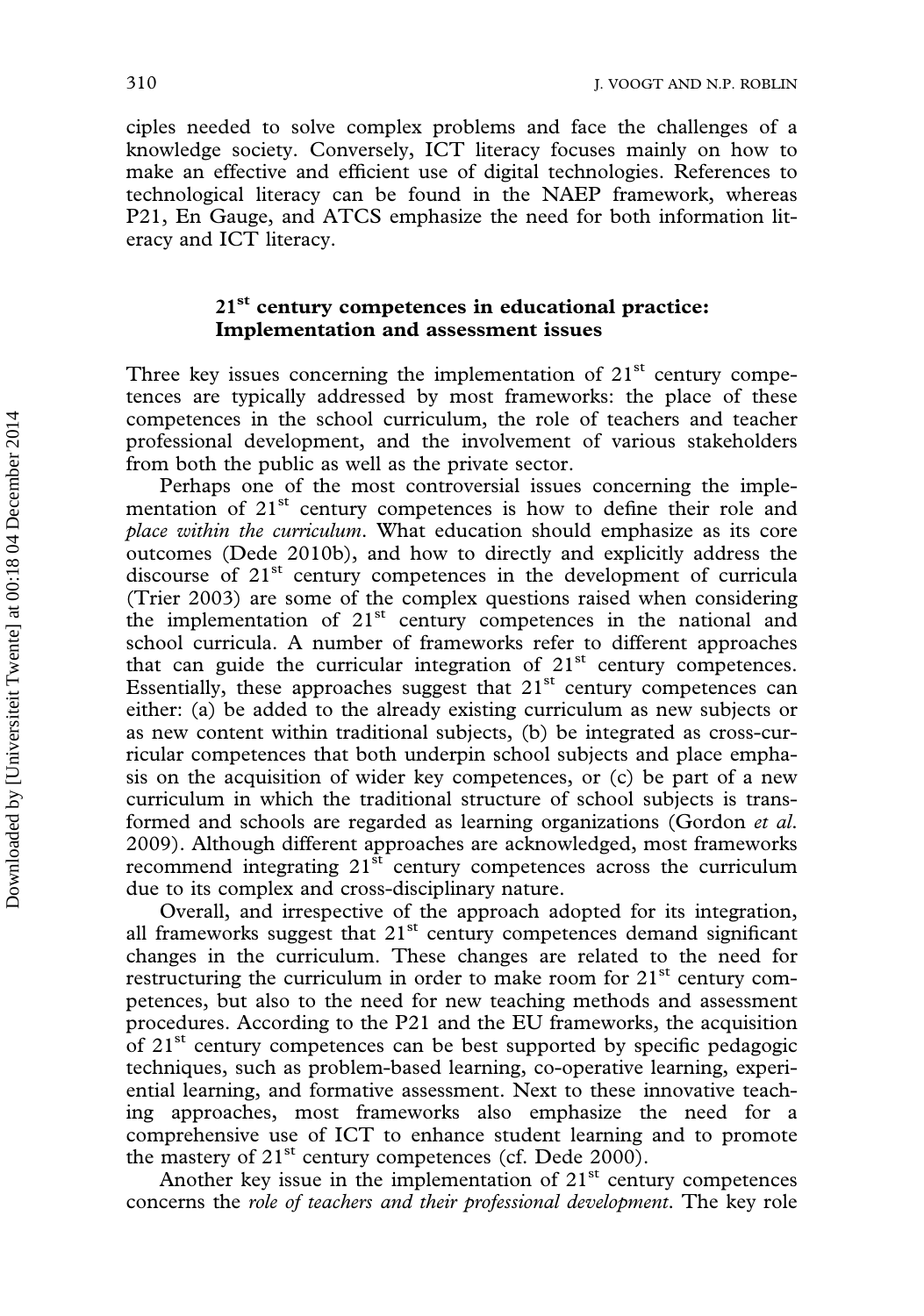of teachers in the implementation of curriculum innovations has been widely acknowledged in the past decades (cf. Ben-Peretz 1990, Fullan 2007, Lieberman and Pointer Mace 2008). Teachers' attitudes, beliefs, competences, and practices are determinant factors in the realization of change in teaching and learning. With more or less detail, references to the central role of teachers in the implementation of  $21<sup>st</sup>$  century competences and the consequent need for teacher professional development can be found in all frameworks. These competences pose many pedagogical challenges for teachers, as they are expected to find ways to integrate these competences across the various curriculum subjects and to master diverse teaching strategies and assessment procedures (Trier 2003). Furthermore, teachers are not only expected to facilitate the acquisition of  $21<sup>st</sup>$  century competences in their students, but they are also expected to possess these competences (Gordon et al. 2009).

Despite the fact that all frameworks acknowledge the central role of teachers and the need for professional development to support the implementation of 21<sup>st</sup> century competences, the characteristics that teacher training programmes should have and/or the competences teachers need are only addressed in detail in the P21, NETS/ISTE, EU, and UNESCO frameworks. Within these frameworks, two common features can be identified: (a) the need to develop teachers' abilities to use various teaching methods, and (b) the need to develop teachers' abilities to make use of the affordances of ICT tools to create learning environments which accommodate  $21<sup>st</sup>$  century learning. In addition, given the complex and cross-disciplinary nature of 21st century competences, P21 stresses the need for teachers to understand the importance of these competences and the ways in which they could be implemented in the curriculum. To do so teachers could be provided with the opportunity to observe real examples, to engage in on-going and work-related professional development initiatives, and/or to participate in professional learning communities (McLaughlin and Talbert 2006). Finally, the EU calls attention to the need for recognition and adequate pay schemas for teachers as key factors for supporting a sustainable implementation of  $21<sup>st</sup>$  century competences.

A third issue concerning the implementation of  $21<sup>st</sup>$  century competences is related to the *involvement of multiple stakeholders* (e.g. policy-makers, schools of education, researchers, school leaders, parents and families, etc.). This is explicitly addressed in the P21 and the EU frameworks. Both frameworks consider school leadership as a key factor to support the implementation of  $21<sup>st</sup>$  century competences, but at the same time they recognize the fundamental role of other stakeholders.

Three main groups of key stakeholders are identified in the P21 framework: the public sector (e.g. state and local authorities), the private sector (e.g. business, parents, and families), and the educational community in general (e.g. teachers, content providers, professional organizations, teacher training institutes, educational researchers, etc.). The EU framework refers to similar groups of stakeholders, but it also stresses the role of the European Commission and other international agencies in supporting the implementation of  $21<sup>st</sup>$  century competences. The acknowledgement of all these stakeholders indicates that the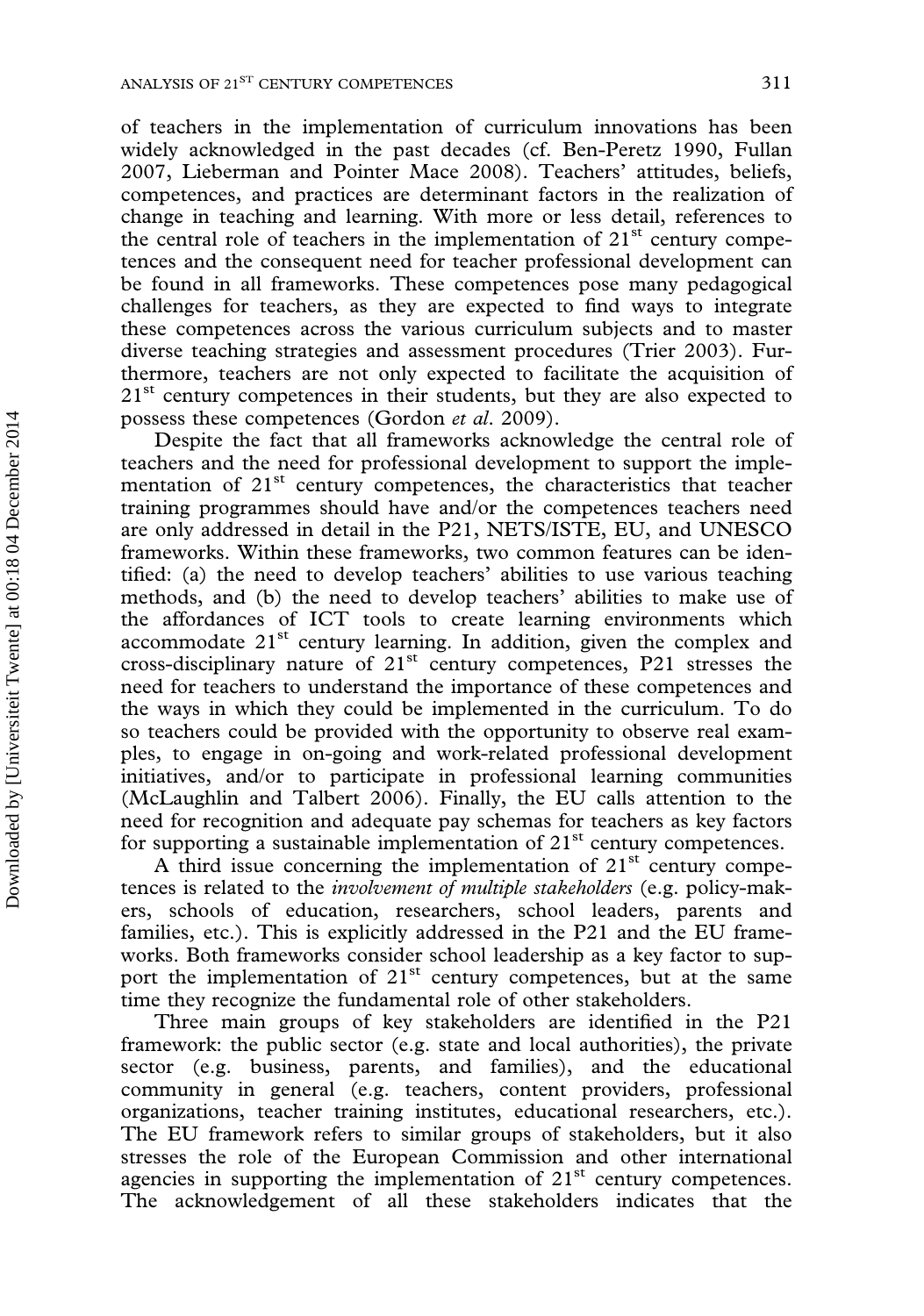implementation of 21<sup>st</sup> century competences requires an active participation and involvement of different sectors (private, public, education). Consequently, the implementation strategies must consider and address the interests and responsibilities of the various stakeholders implicated in this process.

It is noticeable that, beyond the three key issues mentioned above, concrete recommendations to support the implementation of  $21<sup>st</sup>$  century competences are explicitly addressed only in three out of the eight frameworks analysed (i.e. EU, P21, En Gauge). Some of the recommendations proposed by these frameworks include: defining goals and standards in national documents regulating the curriculum, embracing a powerful vision, encouraging collaboration between different sectors, building on already existing work and focusing on what is 'doable', ensuring equitable access to education in present and future society, stimulating teacher collaboration, creating learning environments that enhance competence development, and aligning assessment methods and goals. Beyond these recommendations, P21 developed several resources to support teachers and school leaders with the implementation of 21<sup>st</sup> century competences, including (among others) maps of how these competences could be promoted across several subjects and school grades.

A major challenge associated with the implementation of  $21<sup>st</sup>$  century competences concerns their assessment. Complex competences, such as the ones emphasized in the knowledge society, require complex tasks to provide students with the opportunities to apply and transfer their understandings to real world situations, to solve problems, to think critically and to work in a collaborative way (Hipkins et al. 2005, Dede 2010b). Moreover, learners need to be given the opportunity to practice and demonstrate these competences across multiple settings and diverse situations (Westera 2001, Hipkins et al. 2005). The challenge, then, involves the development of new assessment procedures and instruments that (a) facilitate and permit the application of these competences in authentic contexts, and (b) enable the collection of multiple types of information about the learner's application of the competence, including the outcomes produced by the learners, the processes they used, and their rationales (Pepper, 2011).

Most scholars agree that current assessment models, which are mostly focused on the measurement of discrete knowledge, fail to assess  $21<sup>st</sup>$ competences and call for new assessments grounded in authentic and complex tasks (cf. Silva 2008, Dede 2010c, Pepper 2011). Nevertheless, only two of the eight frameworks analysed explicitly discuss how these new forms of assessment should look: the P21 and the ATCS frameworks. Both frameworks stress the need to move towards formative assessment, regarding it as a powerful way for making students' learning visible while at the same time it provides feedback that can contribute to the capacity building of both teachers and students. The ATCS framework further describes the general characteristics that the assessment of  $21<sup>st</sup>$ century competences should ideally have. According to this framework, assessments need to: (a) be aligned with the development of significant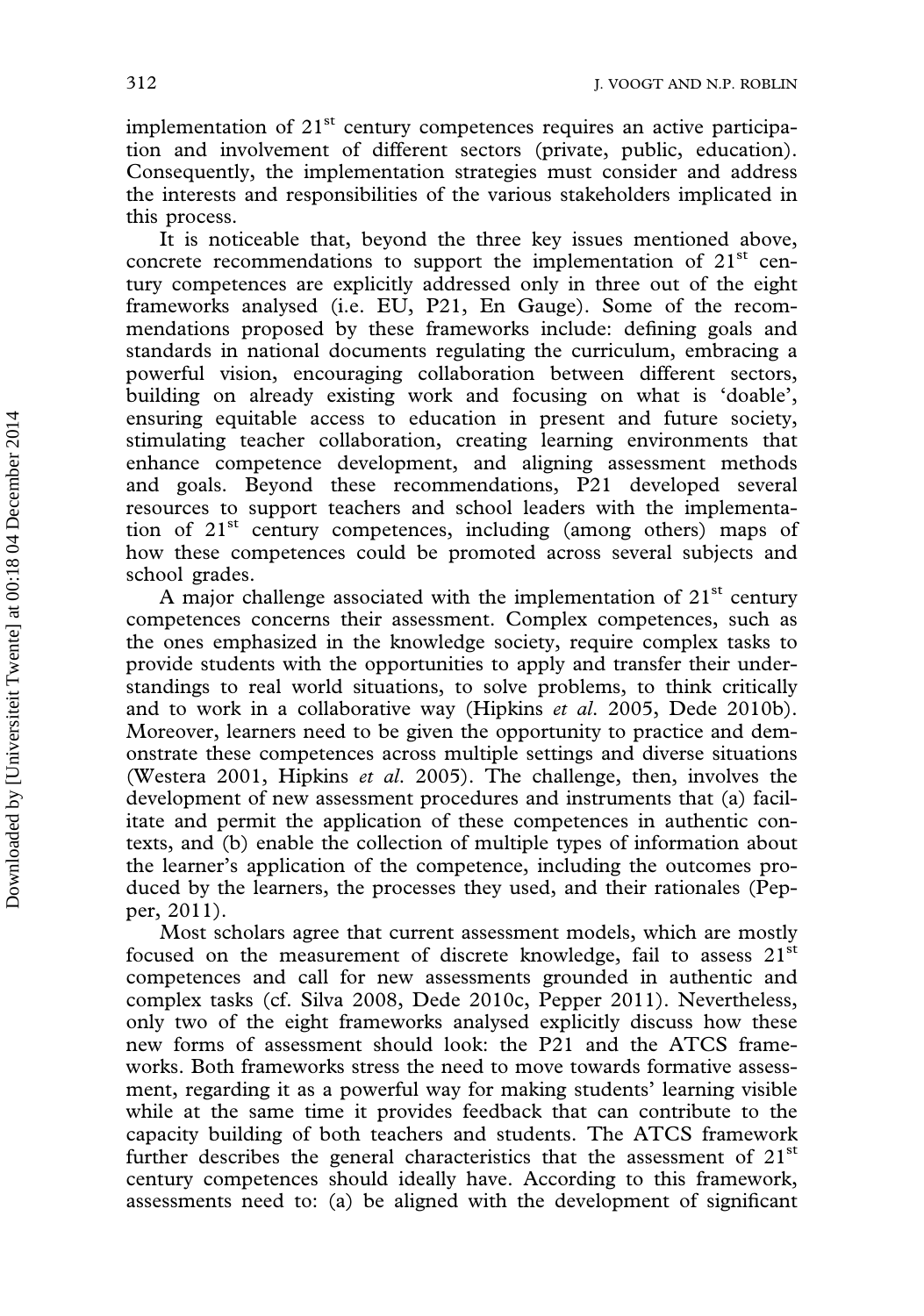21<sup>st</sup> century goals, (b) be adaptable and responsive to new developments, (c) be largely performance based, (d) provide productive and usable feedback for all intended users and contribute to capacity building of teachers and students, and (e) meet the general criteria for good assessments (i.e. be fair, technically sound, valid for purpose, and part of a comprehensive and well-aligned system of assessments at all levels of education).

The potential of ICT to make the delivery of assessment more effective and efficient is also stressed by both the P21 and the ATCS frameworks, as they acknowledge that ICT can contribute to increase the speed with which results become available, and to reduce the costs and time required to score and to provide feedback. The ATCS framework also suggests that technology can also be used to improve assessment practices by: (a) changing the business of assessment (i.e. modifying the core processes that define the enterprise such as developing tests, delivering tests, scoring constructed responses on screen, etc.), and (b) changing the substance of assessment (i.e. using technology to change the nature of what is tested or learned). From this perspective, it is argued that technology could be used to expand and enrich assessment tools by including more authentic tasks. Furthermore, technology could also be used to assess new constructs that have either been difficult to assess or which have emerged as part of the information age.

Finally, it is important to mention that the increasing attention given to 21<sup>st</sup> century competences has also resulted in an increasing interest in whether and how to include the assessment of (some of) these competences in large scale tests. Over the last years, several initiatives at national and international levels have been developed to achieve this. One of these initiatives is the DeSeCo (Definition and Selection of Competences) programme set off by the OECD with the purpose of guiding the development of a long-term strategy for internationally comparative assessments of key competences. Another initiative is the development of a Technological Literacy Framework as an addition to the National Assessment of Educational Progress (NAEP) in the US. The main purpose of this framework is to establish what students should know about and be able to do with technology, and to set forth criteria for the design of future assessments. This framework is also an example of how technologies can be used to support the assessment of 21<sup>st</sup> century competences. Although these initiatives are still only in an early stage, they reveal the intention of educational systems to promote the large scale implementation of 21<sup>st</sup> century competences.

## Policies guiding the implementation and assessment of 21<sup>st</sup> century competences—Connections between intentions and practices

In a study about the implementation of  $21<sup>st</sup>$  century competences across 17 OECD countries, Ananiadou and Claro (2009) found that most countries had adopted  $21<sup>st</sup>$  century competences in their curriculum. In many cases this was inspired and/or supported by the frameworks developed by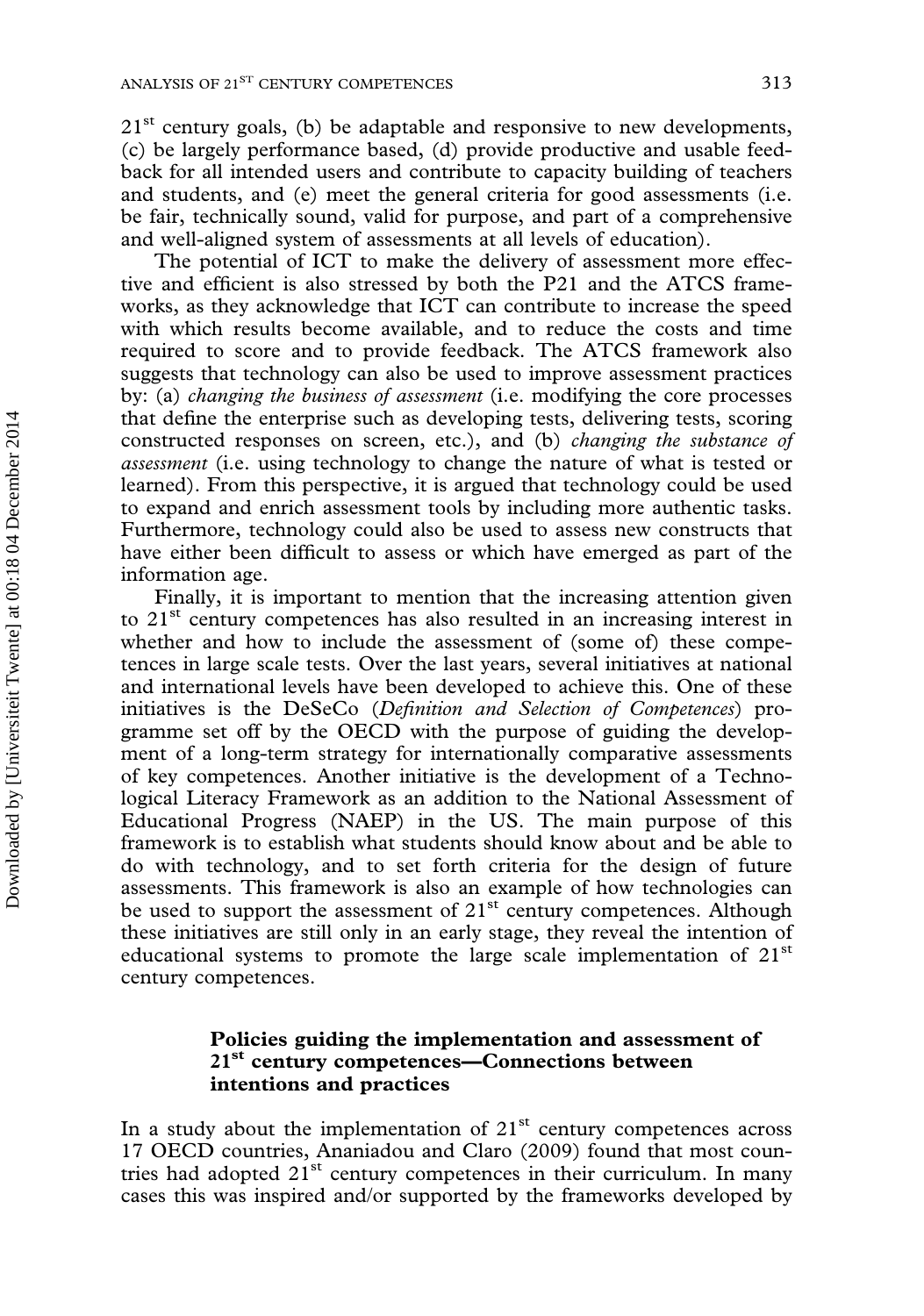international organizations. Gordon et al. (2009) arrived at a similar conclusion when studying the implementation of  $21<sup>st</sup>$  century competences across the education systems of 27 Member States of the European Union. Additionally, they identified that 21<sup>st</sup> century competences are introduced in the curriculum policies and regulations of Member States under various terminologies. While some countries refer to them as key competences, others prefer to use the term core skills, and others refer to them as goals or core objectives.

Another key finding of the studies conducted by Ananiadou and Claro (2009) and Gordon *et al.* (2009) refers to the ways in which  $21<sup>st</sup>$  century competences were introduced in the educational systems. Whereas both studies found that these competences were primarily introduced within the context of an educational change, Gordon et al. (2009) go one step further in revealing that these competences were typically adopted through either a fundamental curriculum review, changes in the educational legislation, or the introduction of complementary objectives and curriculum guidelines. Hence, the nature and depth of the educational changes accompanying the introduction of  $21<sup>st</sup>$  century competences in the curriculum varies from country to country. The studies also revealed that most  $21<sup>st</sup>$  century competences are integrated across the curriculum, with the exception of ICT-related competences which in the majority of the countries were either introduced as separate subjects or accompanied by specific guidelines to facilitate its teaching and assessment (Ananiadou and Claro 2009).

With regard to the assessment of  $21<sup>st</sup>$  century competences, the studies conducted by Ananiadou and Claro (2009) and Gordon et al. (2009) reveal that this is still one of the weakest points in the country's efforts to integrate  $21<sup>st</sup>$  century competences in the school curricula. Gordon *et al.* (2009) identified four different approaches to the assessment of key competences across 27 Member States from the European Union: (a) assessment of cross-curricular competences explicitly, (b) assessment of cross-curricular competences implicitly, (c) assessment of subject-specific competences, and (d) assessment of knowledge rather than competence. While the first two approaches show some progress in the assessment of  $21<sup>st</sup>$  century competences, the other two were more common across most countries participating in the study, revealing that the need to assess these competences is not yet fully acknowledged in many countries. These findings are consistent with the results obtained by Ananiadou and Claro  $(2009)$ , who found that  $21<sup>st</sup>$  century competences were in most cases assessed either implicitly or by external inspectors as part of school audits.

In those countries that reported the explicit assessment of  $21<sup>st</sup>$  century competences, standardized tests, teacher assessment and/or portfolio assessment were the most common instruments used (Gordon et al. 2009). Standardized tests were mainly used for the assessment of competences related to core subjects (particularly mother tongue, mathematics, and science), whereas teacher assessment and portfolio assessment were more commonly used to assess cross-curricular competences. Some countries also started to experiment with the use of self and peer assessment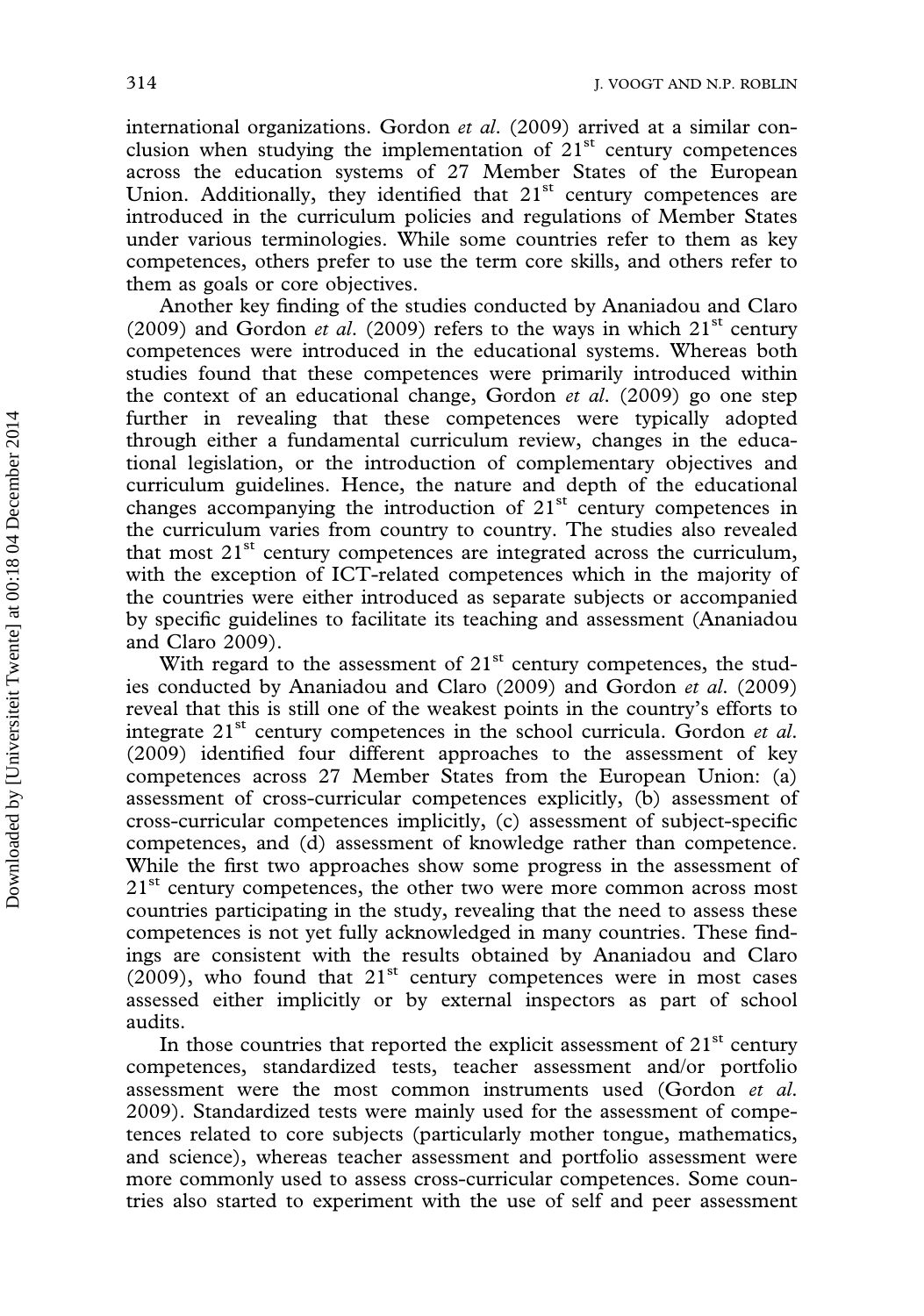procedures, particularly for the assessment of social competences. However, these latter initiatives are still at a very early stage.

The two studies described above demonstrate that, at a policy level, many countries around the world have adopted the development of  $21<sup>st</sup>$ century competences as a major national goal—although to different extents—and have a strong commitment towards facilitating its implementation. However, these initiatives do not necessarily reflect what occurs in the daily classroom activities. For a decade, the Second Information Technology in Education Studies (SITES) monitored the adoption of 21<sup>st</sup> century competences in schools (Pelgrum and Anderson 1999, Kozma 2003, Law et al. 2008). This has resulted in several interesting findings. For example, from case studies across 26 countries around the world it was revealed that in only 6% of the innovative ICT-supported pedagogical practices identified in the study, ICT was adopted school wide and throughout the curriculum. All of these innovative pedagogical practices had adopted a curriculum that facilitated students' preparation for the knowledge society: they emphasized students' independence and responsibility for their own learning and had restructured their school to realize that vision. The use of ICT was a vital component in the new structure, and had become a routine throughout the school (Voogt and Pelgrum 2005). However, these innovative practices represent only a minority of schools and teachers. In another SITES study, using a representative sample of grade 8 science and mathematics teachers across 22 educational systems, Law (2009) found that educational practices largely reflected the industrial model of schooling. Although many teachers reported to have curriculum goals that were in favour of  $21<sup>st</sup>$  century competences, they did not apply them in classroom practice. In addition, pedagogical use of ICT in grade 8 mathematics and science classrooms was reported by only 49% (math) and 62% (science) of the teachers, which was considered low given that there was nearly 100% computer and internet access at the schools (Law 2009). The findings of the SITES studies show that, despite the political commitment of most governments, at school and classroom level most teaching practices do not yet foster the learning of  $21<sup>st</sup>$  century competences.

#### Conclusion and discussion

Downloaded by [Universiteit Twente] at 00:18 04 December 2014

In this paper eight frameworks that addressed the rationale, goals, implementation, and assessment of 21<sup>st</sup> century competences were discussed. From our findings, it is encouraging to see that—ultimately—the frameworks seem to converge on a common set of 21<sup>st</sup> century competences: collaboration, communication, ICT literacy, and social and/or cultural competencies (including citizenship). Most frameworks also mention creativity, critical thinking, productivity, and problem-solving. The consensus between the frameworks about the competences needed in the  $21<sup>st</sup>$  century indicates horizontal consistency in curriculum intentions. However, this consistency is largely obscured by the use of different grouping and categorizing procedures, as well as differences in terminology chosen. This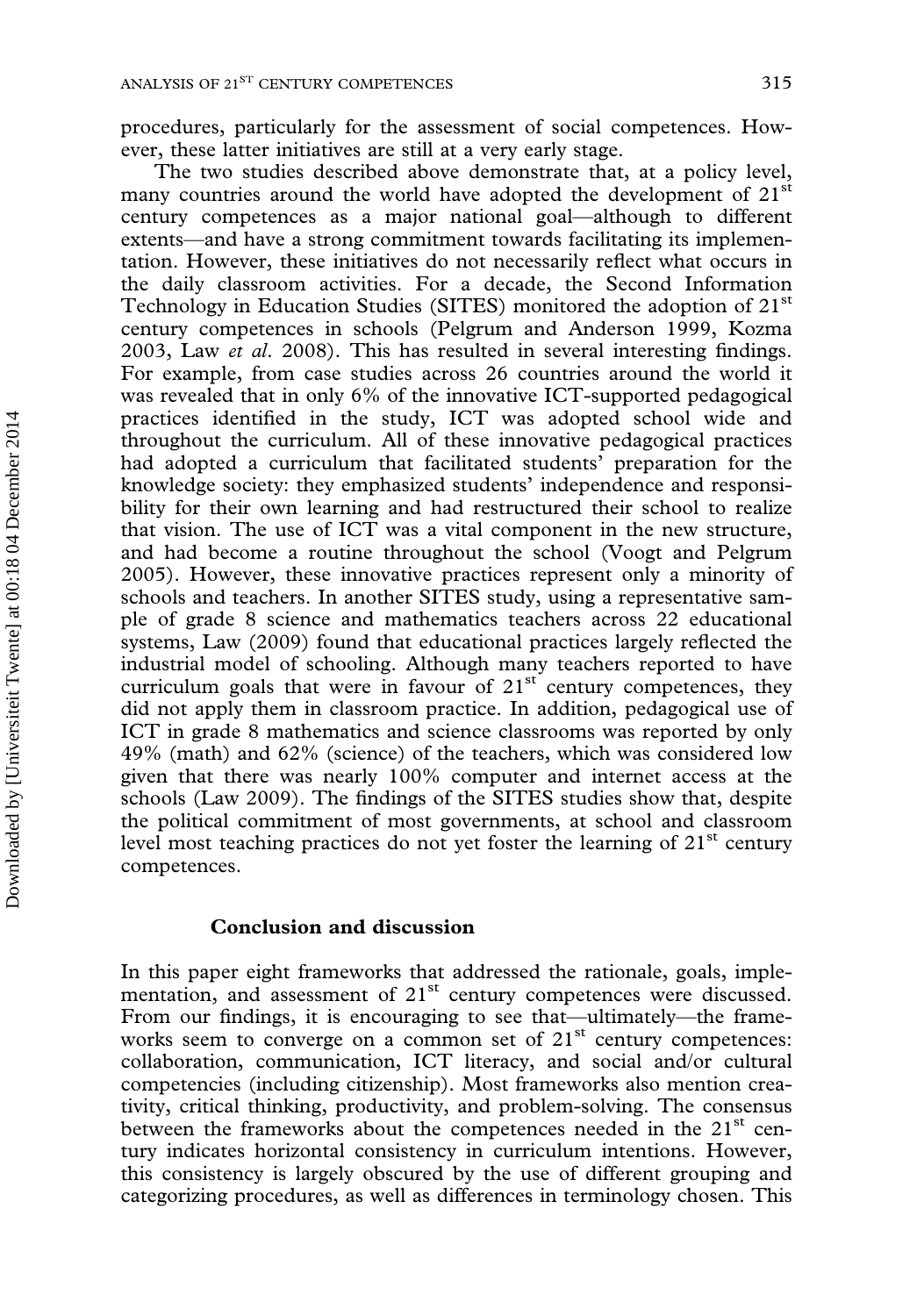may generate confusion and ambiguity, hindering the implementation of  $21<sup>st</sup>$  century competences. Our findings also reveal the central role of ICT across the various policy frameworks. ICT is regarded as both (a) an argument for the need of  $21<sup>st</sup>$  century competences, and (b) a tool that can support the acquisition and assessment of 21<sup>st</sup> century competences. In addition, all frameworks acknowledge that the rapid development of ICT requires a whole new set of ICT literacy competences that go beyond the mere operational use of ICT tools and applications.

One might question the novelty of this set of  $21<sup>st</sup>$  century competences. Competences such as problem-solving and critical thinking always have been associated with academic achievement and a characteristic of a desirable education. For example, Dewey (1910) discusses the need to help students to 'think well', thus identifying already then reflective thinking as a key competence. Moreover, developments in the learning sciences have shown the benefits of problem-solving (e.g. Bransford et al. 2000) and collaboration (e.g. Sawyer 2006) as valuable instructional strategies. Yet, other 21<sup>st</sup> century competences have only recently received special attention. This is the case, for example, for competences such as ICT literacy, productivity (understood as entrepreneurship), and risk-taking (e.g. European Parliament 2007). Although 21<sup>st</sup> century competences are not always new by themselves, the importance of learning them in an integrated manner, their importance for all age levels (e.g. Carr et al. (2008) for kindergarteners) and the potential of ICT to realize  $21<sup>st</sup>$  century competences in curricular activities throughout the curriculum (cf. Dede 2000, Dede 2010a) makes that the implementation of  $21<sup>st</sup>$  century competences in educational practice is a complex curriculum innovation. The analysis of the implementation of  $21<sup>st</sup>$  century competences in the EU member states (Gordon et al. 2009) and OECD countries (Ananiadou and Claro 2009) suggests that national policies seem to respond to the need for the implementation of 21<sup>st</sup> century competences in national and school curricula. This seems in accordance with results from the SITES study (Law et al. 2008), which revealed that the perceived presence of pedagogical practices that foster the development of 21<sup>st</sup> century competences in schools across the participating educational systems had increased between 1998 and 2006. However, the precise direction of the change differed across educational systems. Asian countries reported an increase in pedagogical practices that support the development of  $21<sup>st</sup>$ century competences in their school, whereas some European countries reported a decrease. This was an unexpected finding, since policy-makers in both Europe and Asia use the rhetoric that schools need to prepare students for the knowledge society. For instance, while in Denmark the educational policy had changed from an emphasis on  $21<sup>st</sup>$  century competences to an increased focus on tests and individual student learning (Bryderup et al. 2009), Singapore had implemented curriculum changes to cater for students' different needs, to provide students with more ownership of their learning and to nurture students' different abilities and talents (Koh et al. 2009). Such findings clearly show that national policy does matter in the implementation of  $21<sup>st</sup>$  century competences.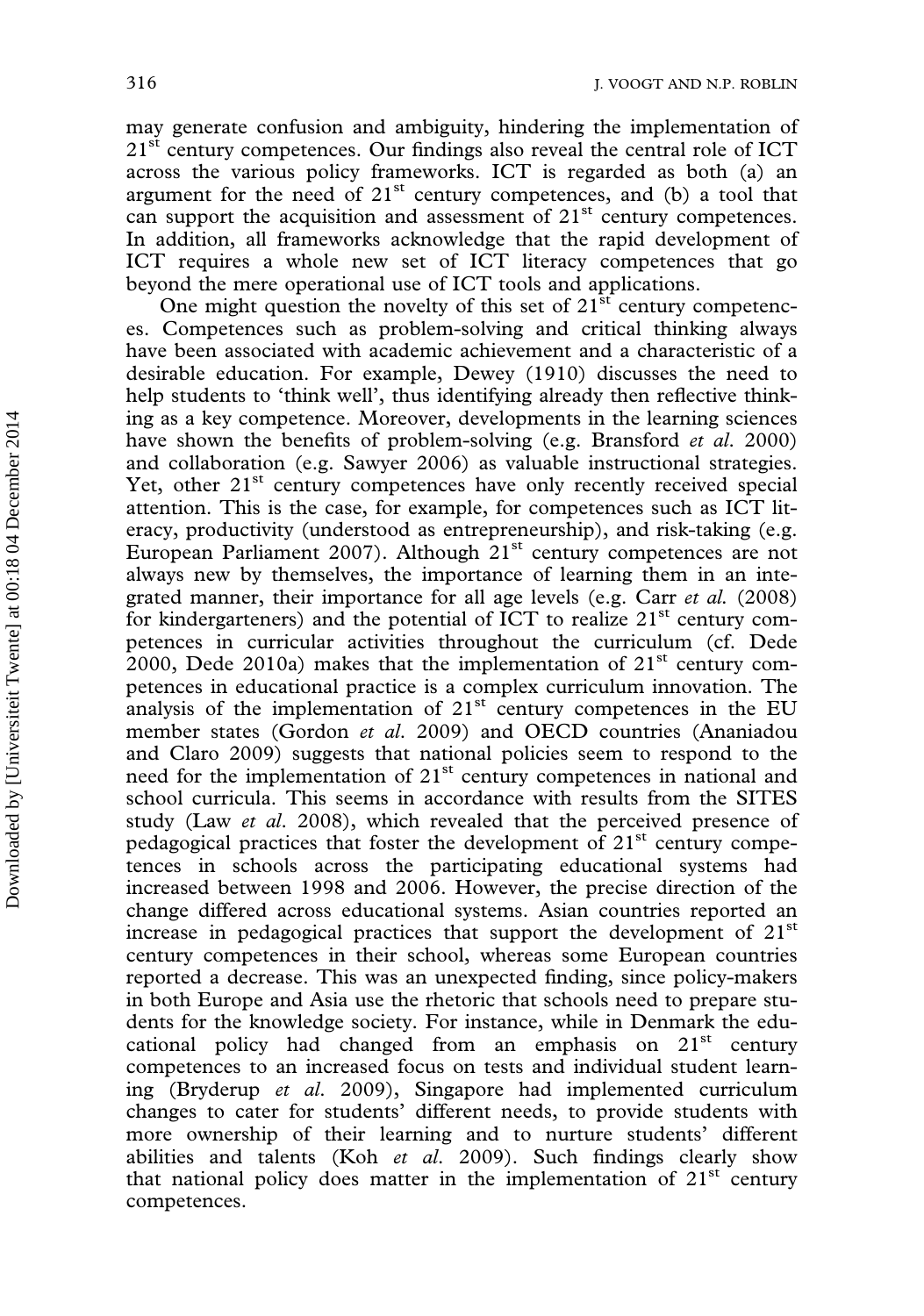From this study we can derive several recommendations for the facilitation of the implementation of  $21<sup>st</sup>$  century competences in national and school curricula. First, an operational definition for each of the  $21<sup>st</sup>$  century competences is required so as to determine what should be expected from students at different age levels in terms of knowledge, skills, and attitudes. Such operational definition can contribute to develop a pedagogical continuum (Voogt et al. 2011) for planning and assessing the learning of 21<sup>st</sup> century competences across age levels and subjects. Second, the connections between core subjects and 21<sup>st</sup> century competences should be clearly identified. The introduction of interdisciplinary themes, to be addressed within and across subjects, could contribute to make these connections stronger. Moreover, the interdisciplinary themes are dynamic and in continuous change, since they must reflect contemporary societal issues. Third, to assure learning *about* and learning with ICT, the ICT literacy competencies (i.e. information literacy, ICT skills, and technological literacy) should be embedded within and across the other  $21<sup>st</sup>$ century competences and core subjects (cf. Jenkins et al. 2006). Fourth, the role of formal and informal education contexts in supporting the acquisition of 21<sup>st</sup> century competences needs to be acknowledged and taken into account. Strategies to closely link what is learned in and outside the school should be developed. Finally, the development of national frameworks containing clear-cut definitions of  $21<sup>st</sup>$  century competences and addressing strategies to support and regulate its implementation and assessment are needed. Moreover, this framework could explicitly describe the emphasis of 21<sup>st</sup> century competences across educational levels and the multiple contexts associated to their assessment.

#### **References**

- American Association of School Librarians & Association for Educational Communications and Technology (1998) Information power: Building partnerships for learning (Chicago, IL: American Library Association).
- Ananiadou, K. and Claro, M. (2009)  $21^{st}$  century skills and competences for new millennium learners in OECD countries. Organisation for Economic Cooperation and Development. EDU Working paper no. 41. Available online at: [http://www.olis.oecd.org/](http://www.olis.oecd.org/olis/2009doc.nsf/linkto/edu-wkp(2009)20) [olis/2009doc.nsf/linkto/edu-wkp\(2009\)20,](http://www.olis.oecd.org/olis/2009doc.nsf/linkto/edu-wkp(2009)20) accessed 14 April 2010.
- Anderson, R. (2008) Implications of the information and knowledge society for education. In J. Voogt and G. Knezek (eds), International Handbook of Information Technology in Primary and Secondary Education (New York: Springer), 5–22.
- Au, W. (2011) Teaching under the new Taylorism: high-stakes testing and the standardization of the  $21^{st}$  century curriculum. *Journal of Curriculum Studies*,  $43(1)$ ,  $25-45$ .
- Ben-Peretz, M. (1990) The teacher-curriculum encounter. Freeing teachers from the tyranny of texts (Albany, NY: Princeton University Press).
- Binkley, M., Erstad, O., Herman, J., Raizen, S., Ripley, M. and Rumble, M. (2010) Defining 21<sup>st</sup> century skills [Draft White Paper 1]. Assessment and Teaching of 21<sup>st</sup> Century Skills Project. Available online at: [http://atc21s.org/index.php/resources/](http://atc21s.org/index.php/resources/white-papers/#item1) [white-papers/#item1,](http://atc21s.org/index.php/resources/white-papers/#item1) accessed 12 February 2010.
- Bransford, J. D., Brown, A. L. and Cocking, R. R. (eds) (2000) How people learn: Brain mind experience and school (expanded edn.) (Washington, DC: National Academy Press.Washington, DC: National Academy Press).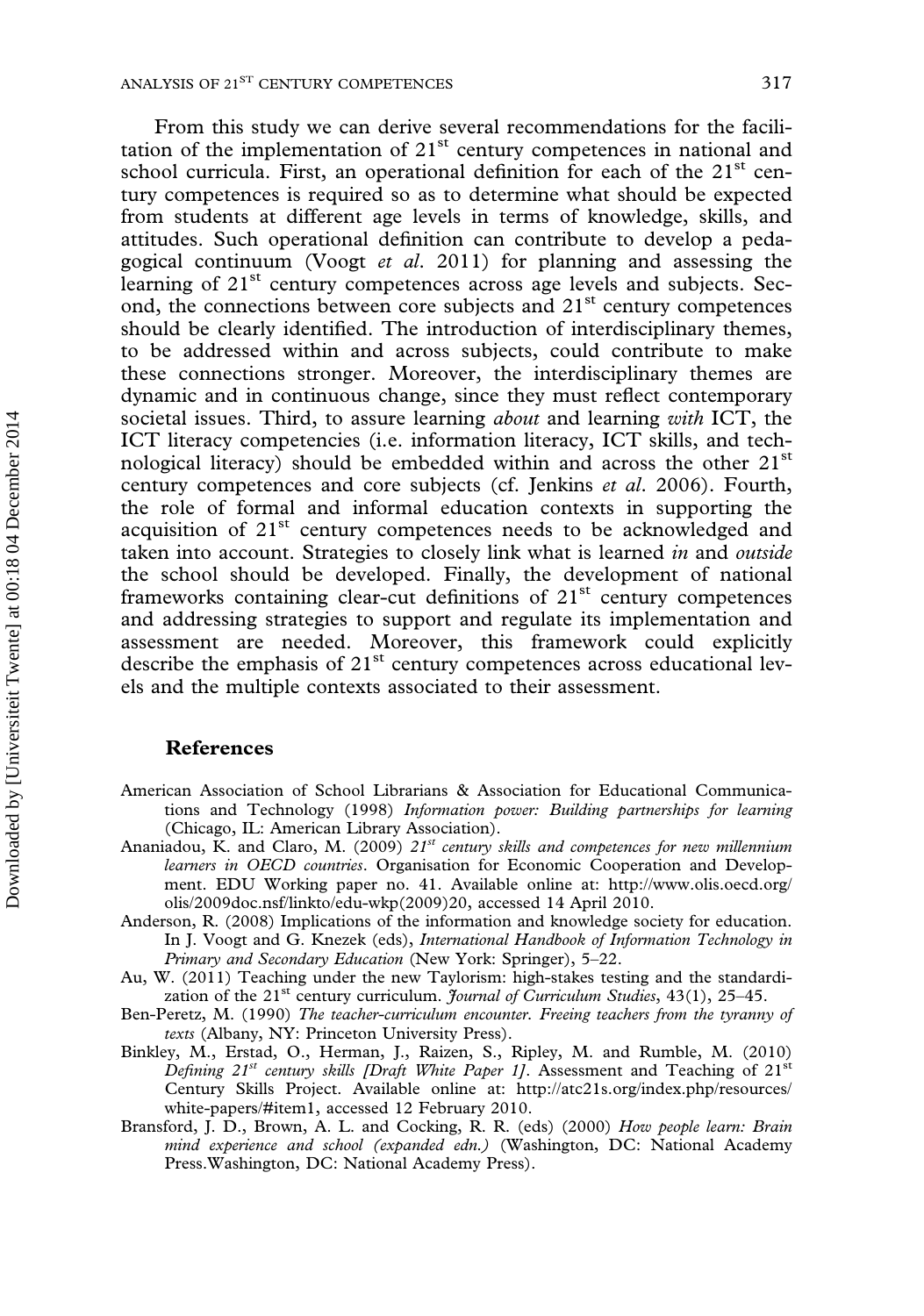- Bryderup, I., Larson, A. and Trentel, M. Q. (2009) ICT-use, educational policy and changes in pedagogical paradigms in compulsory education in Denmark: From a lifelong learning paradigm to a traditional paradigm? Education and Information Technologies, 14, 365–379.
- Carr, M., Peters, S., Davis, K., Bartlett, C., Bashford, N., Berry, P., Greenslade, S., Molloy, S., O'Connor, N., Simpson, M., Smith, Y., Williman, T. and Wilson-Tukaki, A. (2008) Key learning competencies across place and time: Kimihia te ara  $t\bar{o}t\bar{o}t\bar{o}a$ , hei oranga mo $\bar{o}$  to ao (Wellington, New Zealand: Teaching and Learning Research Initiative).
- Commission for the European Communities (2008) New Skills for New Jobs Anticipating and matching labour market and skills needs. Communication from the Commission to the European Parliament, the Council, the European Economic and Social Committee and the Committee of Regions, Brussels, COM(2008) 868 final. Available online at: [http://eur-lex.europa.eu/LexUriServ/LexUriServ.do?uri=COM:2008:0868:FIN:](http://eur-lex.europa.eu/LexUriServ/LexUriServ.do?uri=COM:2008:0868:FIN:EN:PDF) [EN:PDF](http://eur-lex.europa.eu/LexUriServ/LexUriServ.do?uri=COM:2008:0868:FIN:EN:PDF), accessed 18 January 2010.
- Committee on Technological Literacy (2002) Technically speaking. Why all Americans Need to Know More about Technology (Washington: National Academy Press).
- Csapo, B., Ainley, J., Bennett, R., Latour, T. and Law, N. (2010) Technological issues for computer-based assessment. [Draft White Paper 3]. Assessment and Teaching of  $21<sup>st</sup>$ Century Skills Project. Available online at: [http://atc21s.org/index.php/resources/](http://atc21s.org/index.php/resources/white-papers/#item1) [white-papers/#item1](http://atc21s.org/index.php/resources/white-papers/#item1), accessed 12 February 2010.
- Daily Mail (8 December 2010) Travesty of our 'stagnating' schools in a damning indictment of Labour, OECD condemns British education, which is now inferior to Estonia's. Available online at:<http://www.dailymail.co.uk/news/article-1336410/OECD>condemns-British-education-inferior-Estonias.html, accessed 10 January 2011.
- Darling-Hamond, L. (2010) Policy frameworks for new assessments [Draft White Paper 5]. Assessment and Teaching of 21st Century Skills Project. Available online at: [http://](http://atc21s.org/index.php/resources/white-papers/#item1) [atc21s.org/index.php/resources/white-papers/#item1,](http://atc21s.org/index.php/resources/white-papers/#item1) accessed 12 February 2010.
- Dede, C. (2000) Emerging influences of information technology on the school curriculum. Journal of Curriculum Studies, 32(2), 281–303.
- Dede, C. (2010a) Technological supports for acquiring  $21<sup>st</sup>$  century skills. In E. Baker, B. McGaw and P. Peterson (eds), International Encyclopedia of Education,  $3^{rd}$  Edition (Oxford, UK: Elsevier). Available online at: [http://learningcenter.nsta.org/products/](http://learningcenter.nsta.org/products/symposia_seminars/iste/files/Technological_Support_for_21stCentury_Encyclo_dede.pdf) [symposia\\_seminars/iste/files/Technological\\_Support\\_for\\_21stCentury\\_Encyclo\\_dede.](http://learningcenter.nsta.org/products/symposia_seminars/iste/files/Technological_Support_for_21stCentury_Encyclo_dede.pdf) [pdf,](http://learningcenter.nsta.org/products/symposia_seminars/iste/files/Technological_Support_for_21stCentury_Encyclo_dede.pdf) accessed 10 January 2010.
- Dede, C. (2010b) Comparing frameworks for  $21<sup>st</sup>$  century skills. In J. Bellanca and R. Brandt (eds),  $21^{st}$  century skills (Bloomington, IN: Solution Tree Press), 51–76.
- Dede, C. (2010c) A multi-user virtual environment for building and assessing higher order inquiry skills in science. British Journal of Educational Technology, 41(1), 56–68.
- Dede, C. (2011) Reconceptualizing technology integration to meet the challenges of educational transformation. Journal of Curriculum and Instruction, 5(1), 4-16.
- Dewey, J. (1910) Howe we think (Lexington, MA: D.C. Heath & Co).
- Duff, A. (2008) The normative crisis of the information society. Cyberpsychology: *Journal* of Psychosocial Research on Cyberspace, 2, 1. Available online at: [http://cyberpsycholo](http://cyberpsychology.eu/view.php?cisloclanku=2008051201&article=2008051201)[gy.eu/view.php?cisloclanku=2008051201&article=2008051201](http://cyberpsychology.eu/view.php?cisloclanku=2008051201&article=2008051201), accessed 11 October 2010.
- European Commission (2002) eEurope 2005: An information society for all (Brussels: European Commission).
- European Parliament (2007) Key Competences for Lifelong Learning: A European Reference Framework. Annex of a Recommendation of the European Parliament and of the Council of 18 December 2006 on key competences for lifelong learning, Official Journal of the European Union, 30.12.2006/L394. Available online at: [http://ec.](http://ec.europa.eu/dgs/education_culture/publ/pdf/ll-learning/keycomp_en.pdf) [europa.eu/dgs/education\\_culture/publ/pdf/ll-learning/keycomp\\_en.pdf,](http://ec.europa.eu/dgs/education_culture/publ/pdf/ll-learning/keycomp_en.pdf) accessed 18 January 2010.
- Fullan, M. ( (2007) The new meaning of educational change, 4th edn. (New York: Teachers College Press).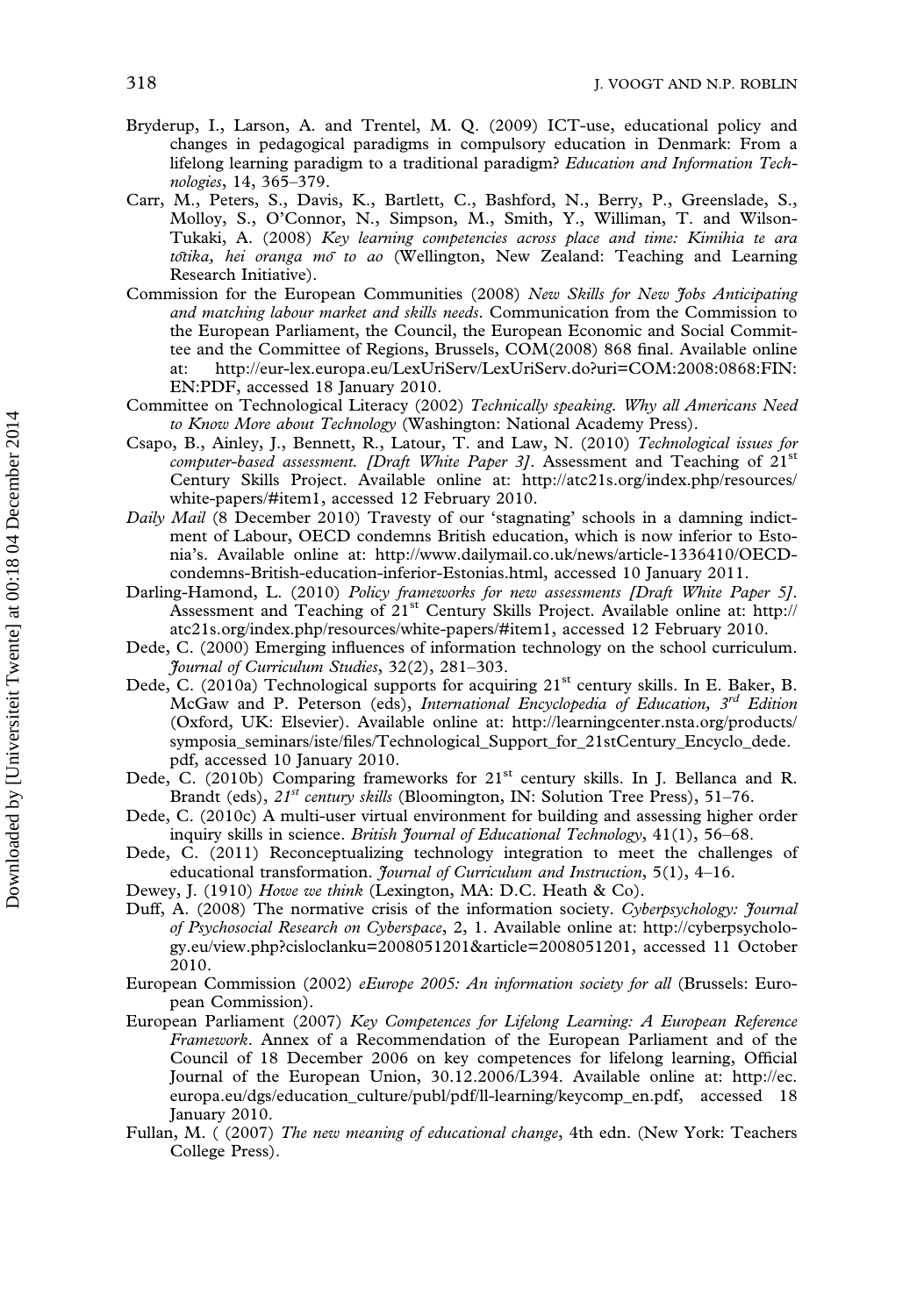- Goodlad, J. I., Klein, F. and Tye, K. A. (1979) The domains of curriculum and their study. In J. I. Goodlad and Associates et al. (eds), Curriculum Inquiry: The study of curriculum Practice (New York: McGraw Hill), 3–76.
- Gordon, J., Halsz, G., Krawczyk, M., Leney, T., Michel, A., Pepper, D., Putkiewicz, E., and Wisniewski, W. (2009) Key competences in Europe. Opening doors for lifelong learners across the school curriculum and teacher education (Warsaw, Center for Social and Economic Research on behalf of CASE Network). Available online at: [http://ec.europa.eu/education/more-information/moreinformation139\\_en.htm,](http://ec.europa.eu/education/more-information/moreinformation139_en.htm) accessed 5 April 2010.
- Halász, G. and Michel, A. (2011) Key competences in Europe: implementation, interpretation, policy formulation and implementation. European Journal of Education, 46(3), 289–306.
- Hipkins, R., Boyd, S. and Joyce, C. (2005) Documenting learning of the key competencies: What are the issues? A discussion paper (Wellington: New Zealand Council for Educational Research).
- International Society for Technology in Education [ISTE] (2007) The ISTE National Education Technology Standards and performance indicators for students. Available online at: [http://www.iste.org/Libraries/PDFs/NETS\\_for\\_Student\\_2007\\_EN.sflb.ashx,](http://www.iste.org/Libraries/PDFs/NETS_for_Student_2007_EN.sflb.ashx) accessed 14 January 2010.
- International Society for Technology in Education [ISTE] (2008a) The ISTE National Education Technology Standards and performance indicators for teachers. Available online at: [http://www.iste.org/Libraries/PDFs/NETS\\_for\\_Teachers\\_2008\\_EN.sflb.](http://www.iste.org/Libraries/PDFs/NETS_for_Teachers_2008_EN.sflb.ashx) [ashx](http://www.iste.org/Libraries/PDFs/NETS_for_Teachers_2008_EN.sflb.ashx), accessed 14 January 2010.
- International Society for Technology in Education [ISTE] (2008b) Essential Conditions. Necessary conditions to effectively leverage technology for learning. Available online at: [http://www.iste.org/Libraries/PDFs/Essential\\_Conditions\\_2007\\_EN.sflb.ashx,](http://www.iste.org/Libraries/PDFs/Essential_Conditions_2007_EN.sflb.ashx) accessed 14 January 2010.
- International Society for Technology in Education [ISTE] (2009) The ISTE National Education Technology Standards and performance indicators for administrators. Available online at: [http://www.iste.org/Libraries/PDFs/NETS\\_for\\_Administrators\\_2009\\_EN.](http://www.iste.org/Libraries/PDFs/NETS_for_Administrators_2009_EN.sflb.ashx) [sflb.ashx,](http://www.iste.org/Libraries/PDFs/NETS_for_Administrators_2009_EN.sflb.ashx) accessed 14 January 2010.
- Jenkins, H., Clinton, K., Puroshotma, R., Robinson, A. J. and Weigel, M. (2006) Confronting the challenges of participatory culture: media education for the 21st century (Chicago, IL: MacArthur Foundation).
- Kessels, J. (1999) A relational approach to curriculum design. In J. Van den Akker, R. M. Branch, K. Gustafson, N. Nieveen and T. Plomp (eds), Design Approaches and Tools in Education and Training (Dordrecht: Kluwer Academic Publishers), 59–70.
- Koh, T. S., Lee, S. C. and Foo, S. F. (2009) National policies and practices on ICT in education. Singapore. In T. Plomp, R. E. Anderson, N. Law and A. Quale (eds), Cross-national Information and Communication Technology (Charlotte, NC: Information Age Publishing), 601–618.
- Kozma, R. B. (ed.) (2003) Technology, innovation and educational change: a global perspective (Eugene, OR: ISTE).
- Law, N. (2009) Mathematics and science teachers' pedagogical orientations and their use of ICT in teaching. Education and Information Technologies, 14, 309–323.
- Law, N., Pelgrum, W. J. and Plomp, T. (2008) Pedagogy and ICT use in schools around the world. Findings from the IEA SITES 2006 study (CERC Studies in comparative education). (Hong Kong: Comparative Education Research Centre, The University of Hong Kong, and Dordrecht: Springer).
- Lemke, C., Coughlin, E., Thadani, V. and Martin, C. (2003) enGauge 21st century skills. Literacy in the digital age. NCRL/Metiri Group. Available online at: [http://www.](http://www.metiri.com/features.html) [metiri.com/features.html](http://www.metiri.com/features.html), accessed 15 January 2010.
- Levy, F. and Murnane, R. J. (2004) The new division of labor: How computers are creating the next job market (Princeton, NJ: Princeton University Press).
- Lieberman, A. and Pointer Mace, D. (2008) Teacher learning. The key to educational reform. Journal of Teacher Education, 59, 226–234.
- McLaughlin, M. and Talbert, J. (2006) Building school-based teacher learning communities. Professional strategies to improve student achievement (London: Teachers College).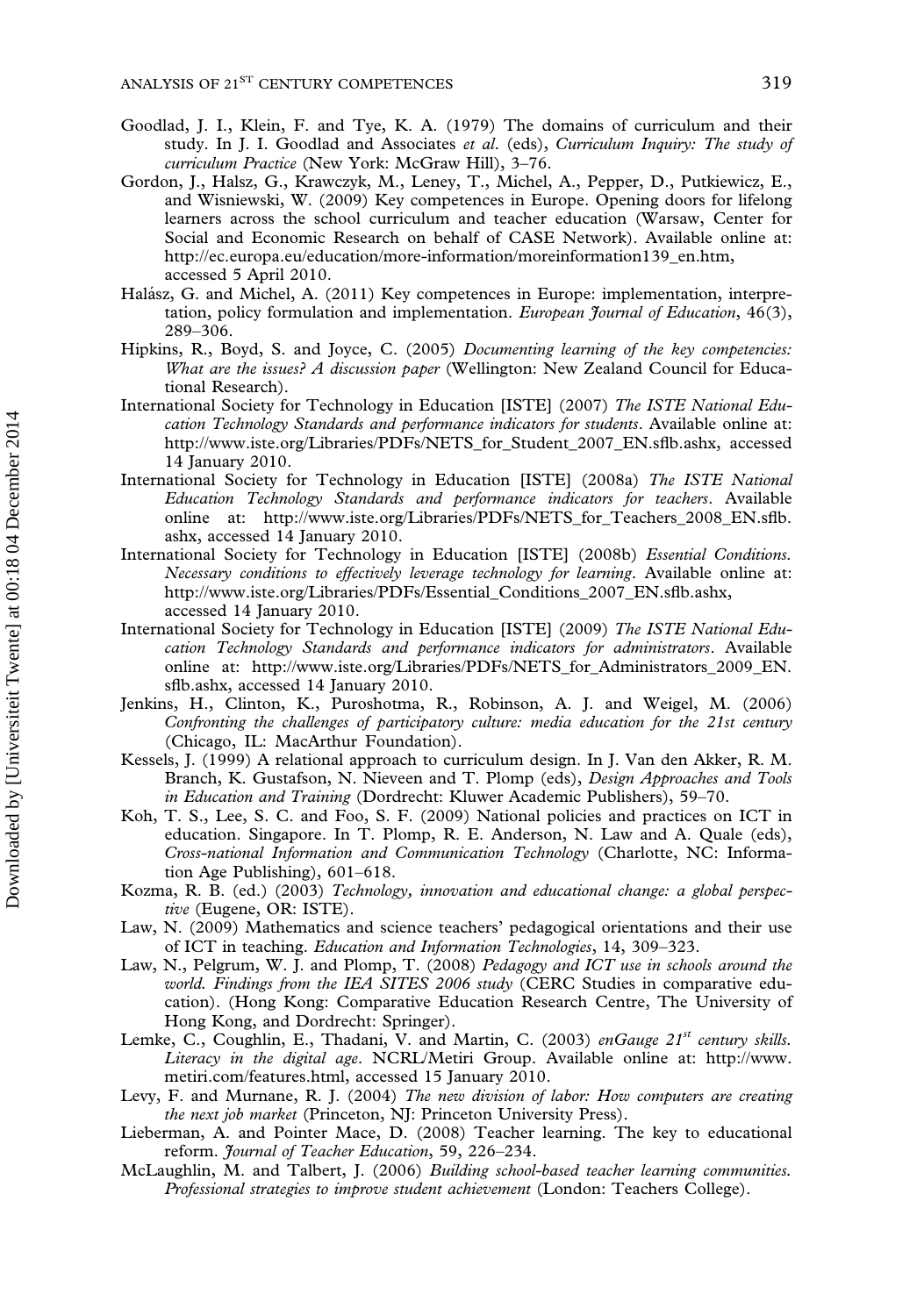- Ministry Of Education, The Netherlands (7 December 2010) Terug naar de kern in het onderwijs [Back to the core of education]. Available online at: [http://www.rijksover](http://www.rijksoverheid.nl/onderwerpen/taal-en-rekenen/nieuws/2010/12/07/van-bijsterveldt-terug-naar-de-kern-in-het-onderwijs.html)[heid.nl/onderwerpen/taal-en-rekenen/nieuws/2010/12/07/van-bijsterveldt-terug-naar](http://www.rijksoverheid.nl/onderwerpen/taal-en-rekenen/nieuws/2010/12/07/van-bijsterveldt-terug-naar-de-kern-in-het-onderwijs.html)[de-kern-in-het-onderwijs.html,](http://www.rijksoverheid.nl/onderwerpen/taal-en-rekenen/nieuws/2010/12/07/van-bijsterveldt-terug-naar-de-kern-in-het-onderwijs.html) accessed 4 July 2011.
- NCRL and Metiri Group (2003) EnGauge  $21^{st}$  century skills for  $21^{st}$  century learners. En Gauge. Available online at:<http://www.metiri.com/21/Metiri-NCREL21stSkills.pdf>, accessed 20 January 2010.
- Organisation For Economic Co-Operation And Development [OECD] (2005) The definition and selection of key competencies [Executive Summary]. Available online at: [http://](http://www.oecd.org/dataoecd/47/61/35070367.pdf) [www.oecd.org/dataoecd/47/61/35070367.pdf,](http://www.oecd.org/dataoecd/47/61/35070367.pdf) accessed 7 January 2010.
- Organisation for Economic Co-operation and Development [OECD] (2004) Lifelong learning. Observer, February, 1–8. Available online at: [http://www.oecd.org/dataoecd/](http://www.oecd.org/dataoecd/17/11/29478789.pdf) [17/11/29478789.pdf,](http://www.oecd.org/dataoecd/17/11/29478789.pdf) accessed 30 June 2005.
- Partnership for 21<sup>st</sup> Century Skills (2002) Learning for the 21<sup>st</sup> century. A report and a mile guide for 21<sup>st</sup> century skills. Available online at: [http://www.p21.org/images/sto](http://www.p21.org/images/stories/otherdocs/p21up_Report.pdf)[ries/otherdocs/p21up\\_Report.pdf,](http://www.p21.org/images/stories/otherdocs/p21up_Report.pdf) accessed 18 January 2010.
- Partnership For 21<sup>st</sup> Century Skills (2009a) Framework for 21st century learning. Available online at: [http://www.p21.org/documents/P21\\_Framework.pdf,](http://www.p21.org/documents/P21_Framework.pdf) accessed 18 January 2010 .
- Partnership For 21<sup>st</sup> Century Skills (2009b) Framework definitions. Available online at: [http://www.p21.org/documents/P21\\_Framework\\_Definitions.pdf](http://www.p21.org/documents/P21_Framework_Definitions.pdf), accessed 18 January 2010.
- Partnership For 21st Century Skills (2009c) Curriculum and Instruction: A 21st Century Skills Implementation Guide. Available online at: [http://p21.org/documents/p21-state](http://p21.org/documents/p21-stateimp_curriculuminstruction.pdf)[imp\\_curriculuminstruction.pdf](http://p21.org/documents/p21-stateimp_curriculuminstruction.pdf), accessed 18 January 2010.
- Partnership For 21<sup>st</sup> Century Skills (2009d) Assessment: A 21st Century Skills Implementation Guide. Available online at: [http://p21.org/documents/p21-stateimp\\_assessment.](http://p21.org/documents/p21-stateimp_assessment.pdf) [pdf,](http://p21.org/documents/p21-stateimp_assessment.pdf) accessed 18 January 2010.
- Partnership for 21<sup>st</sup> Century Skills (2009e) Professional Development: A 21st Century Skills Implementation Guide. Available online at [http://p21.org/documents/p21-stateimp\\_](http://p21.org/documents/p21-stateimp_professional_development.pdf) [professional\\_development.pdf,](http://p21.org/documents/p21-stateimp_professional_development.pdf) accessed 18 January 2010.
- Partnership for 21<sup>st</sup> Century Skills (2009f) Learning Environments: A 21st Century Skills Implementation Guide. Available online at [http://p21.org/documents/p21-stateimp\\_](http://p21.org/documents/p21-stateimp_learning_environments.pdf) [learning\\_environments.pdf](http://p21.org/documents/p21-stateimp_learning_environments.pdf), accessed 18 January 2010.
- Pelgrum, W. J. and Anderson, R. A. (eds) (1999) ICT and the Emerging Paradigm for Life Long Learning: A Worldwide Educational Assessment of Infrastructure, Goals and Practices (Amsterdam: IEA).
- Pepper, D. (2011) Assessing key competences across the curriculum—and Europe. European Journal of Education, 46(3), 335–353.
- Reich, R. (1992) The work of nations. Preparing ourselves for the  $21^{st}$ -century capitalism (New York: Vintage Books).
- Rychen, D., Salganik, L. and McLaughlin, M. (eds) (2003) Definition and selection of key competences. Contributions to the second DeSeCo symposium (Neuchatel: Swiss Federal Statistical Office).
- Sawyer, K. (ed.) (2006) The Cambridge Handbook of the Learning Sciences (Cambridge: Cambridge University Press).
- Scardamalia, M., Bransford, J., Kozma, B. and Quellmalz, E. (2010) New assessments and environments for knowledge building [Draft White Paper 4]. Assessment and Teaching of 21st Century Skills Project. Available online at: [http://atc21s.org/index.php/](http://atc21s.org/index.php/resources/white-papers/#item1) [resources/white-papers/#item1](http://atc21s.org/index.php/resources/white-papers/#item1), accessed 12 February 2010.
- Silva, E. (2008) Measuring 21st century skills (Washington: Education Sector Reports).
- Travers, K. J. and Westbury, I. (1989) The IEA study of mathematics I: Analysis of mathematics curricula (Oxford: Pergamon Press).
- Trier, U. (2003) Twelve countries contributing to DeSeCo: A summary report. In D. Rychen, L. Salganik and M. McLaughlin (eds), Definition and selection of key competences. Contributions to the second DeSeCo symposium (Neuchatel: Swiss Federal Statistical Office), 7–59.